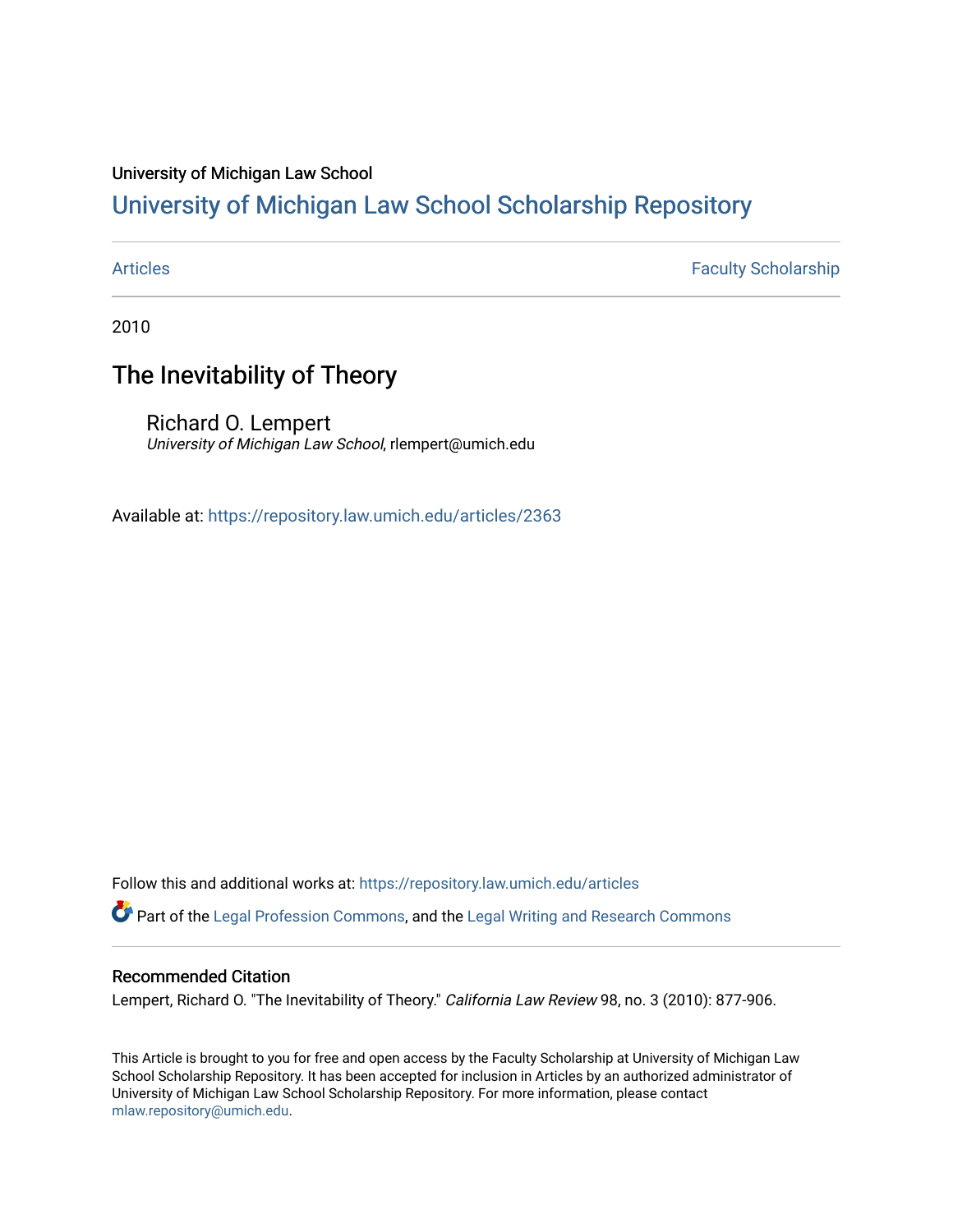# The Inevitability of Theory

### Richard Lempert†

#### **INTRODUCTION**

I wrote this Article in response to an invitation to deliver the keynote address at Berkeley Law School's Jurisprudence and Social Policy conference ―*Building Theory Through Empirical Legal Studies*.‖ Lauren Edelman, the intellectual mother of the conference, gently brushed aside my suggestion that I present one of my own attempts to synthesize the results of empirical research to generate theory, and asked that I directly address the conference topic. I am glad that she did.

<span id="page-1-0"></span>The first question the conference theme raised for me was what should empirical legal scholars<sup>1</sup> be theorizing? My answer is almost everything law related. The empirical legal studies (ELS) realm includes empirically examining and building theory to explain: extralegal forces that shape legal decision making,<sup>2</sup> people's relations to particular laws<sup>3</sup> and to law in general,<sup>4</sup>

1. For the most part, I shall use the terms "empirical legal," "ELS," and "sociolegal" to refer not just to the scholars and scholarship associated with the empirical legal studies movement in American law schools but to empirically based sociolegal scholarship whatever the academic background or affiliation of the researcher. This is not only because most of what I will say applies generally to all empirically oriented students of legal phenomena but also because a number of those who participate in the annual ELS conference or who publish or seek to publish in the *Journal of Empirical Legal Studies* have no law school affiliation. Where I mean to refer largely or only to ELS scholars and scholarship as an American law school phenomenon, the context should make this clear.

2. These forces include political values, racial biases, economic self-interest, and other characteristics and commitments that can influence the decisions of judges, juries, and administrative agencies as well as other exercises of legal discretion. *See, e.g.*, Stephanie Lindquist & Pamela Corley, The Strategies of Judicial Review (2009) (on file with the *California Law Review*).

3. An individual's social position and personality will influence how a person interprets, is affected by, and responds to particular laws. *See, e.g.*, LAURA BETH NEILSEN, LICENSE TO

Copyright © 2010 California Law Review, Inc. California Law Review, Inc. (CLR) is a California nonprofit corporation. CLR and the author are solely responsible for the content of their publications.

<sup>†</sup> Richard Lempert is the University of Michigan's Eric Stein Distinguished University Professor of Law and Sociology, emeritus. He is currently serving as the Chief Scientist and Basic Research Lead in the Human Factors/Behavioral Sciences Division of the Science and Technology Directorate of the Department of Homeland Security. Opinions, factual assertions and other statements in this Article are attributable solely to Professor Lempert and are not those of the Department of Homeland Security.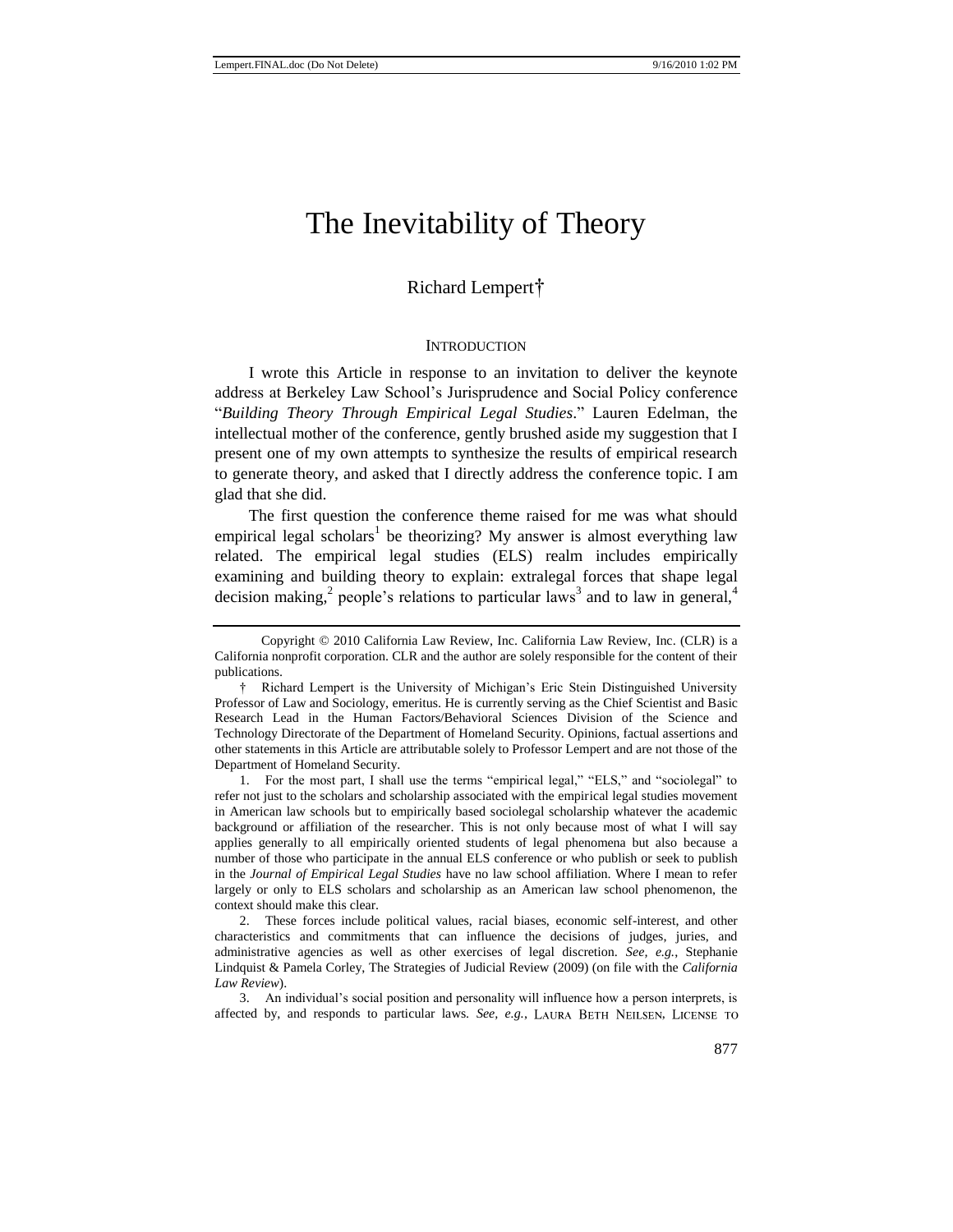<span id="page-2-0"></span>the public's use of and its treatment by the legal system,<sup>5</sup> the activities of law enforcement agencies,  $6$  the effects of law and its enforcement,  $7 \text{ law's influence}$ on the rules and practices of other social institutions,<sup>8</sup> and the behavior of legal institutions such as courts, juries, and administrative agencies,  $9$  to name just a few targets of sociolegal scholarly attention.

Theory is not always central to this work. Many ELS papers, including some of the most valuable, make their contribution primarily through data

5. People and organizations differ in the uses to which they put law, their readiness to invoke legal norms and remedies, and in their reactions to attempts to use the law against them. See, e.g., MICHAEL W. MCCANN, RIGHTS AT WORK: PAY EQUITY REFORM AND THE POLITICS OF LEGAL MOBILIZATION (1994); STUART A. SCHEINGOLD, THE POLITICS OF RIGHTS: LAWYERS, (1974); Marc Galanter, *Why the "Haves" Come Out Ahead: Speculations on the Limits of Legal Change*, 9 LAW & Soc'y REV. 95 (1974); Stewart Macaulay, *Non-Contractual Relations in Business: A Preliminary Study*, 28 AM. Soc. REV. 55 (1963).

Legal norms and organizational and ideological variables shape law enforcement routines. *See*, *e.g.*, RICHARD A. LEO, POLICE INTERROGATION AND AMERICAN JUSTICE (2008); SUSAN P. SHAPIRO, WAYWARD CAPITALISTS: TARGET OF THE SECURITIES AND EXCHANGE COMMISSION (1984); JEROME H. SKOLNICK, JUSTICE WITHOUT TRIAL: LAW ENFORCEMENT IN DEMOCRATIC SOCIETY (3d ed. 1994).

7. Researchers seek to discern whether a law has its apparently intended effects and to identify and understand the mechanisms that mediate the effects of legal commands. *See*, *e.g.*, GERALD N. ROSENBERG, THE HOLLOW HOPE: CAN COURTS BRING ABOUT SOCIAL CHANGE? (2d ed. 2008); LAWRENCE W. SHERMAN, POLICING DOMESTIC VIOLENCE: EXPERIMENTS AND (1992); Laura Nyantung Beny, *Insider Trading Laws and Stock Markets Around the World: An Empirical Contribution to the Theoretical Law and Economics Debate*, 32 237 (2007); Robert Weisberg, *The Death Penalty Meets Social Science: Deterrence and Jury Behavior Under New Scrutiny*, 1 ANN. REV. L. & Soc. Sct. 151 (2005).

8. Private organizations like businesses and universities often adopt and transform principles like due process that have been first defined by the legal system. *See, e.g.*, DOBBIN, INVENTING EQUAL OPPORTUNITY (2009); Lauren B. Edelman, *Legal Ambiguity and Symbolic Structures: Organizational Mediation of Civil Rights Law*, 97 AM. J. OF Soc. 1531–76 (1992); Lauren B. Edelman, *Legal Environments and Organizational Governance: The Expansion of Due Process in the Workplace*, 95 AM. J. OF Soc. 1401-40 (1990); Lauren B. Edelman, Howard S. Erlanger & John Lande, *Internal Dispute Resolution: The Transformation of Rights in the Workplace*, 27 LAW & Soc'y REV. 497–534 (1993); Lauren B. Edelman, Christopher Uggen & Howard S. Erlanger, *The Endogeneity of Legal Regulation: Grievance Procedures as Rational Myth*, 105 Am. J. OF Soc. 406–454 (1999).

9. Many sociolegal scholars have offered in-depth portraits of specific legal institutions with special attention to the forces that shape them and how they go about their business. *See*, *e.g.*, JAMES EISENSTEIN & HERBERT JACOB, FELONY JUSTICE: AN ORGANIZATIONAL ANALYSIS OF CRIMINAL COURTS (1977); KEITH HAWKINS, LAW AS LAST RESORT: PROSECUTION DECISION-MAKING IN A REGULATORY AGENCY (2002); PHILIPPE NONET, ADMINISTRATIVE JUSTICE: ADVOCACY AND CHANGE IN A GOVERNMENT AGENCY (1969); H.W. PERRY, JR., DECIDING TO DECIDE: AGENDA SETTING IN THE UNITED STATES SUPREME COURT (1991); PHILIP SELZNICK, TVA AND THE GRASS ROOTS: A STUDY IN THE SOCIOLOGY OF FORMAL ORGANIZATION (1949); NEIL VIDMAR & VALERIE P. HANS, AMERICAN JURIES: THE VERDICT (2007).

HARASS: LAW, HIERARCHY, AND OFFENSIVE PUBLIC SPEECH (2004).

<sup>4.</sup> Individuals differ in how they conceive of the law and the legal system and what these imply for their own activities and social relationships. *See*, *e.g.*, PATRICIA EWICK & SUSAN S. SILBEY, THE COMMON PLACE OF LAW: STORIES FROM EVERYDAY LIFE (1998).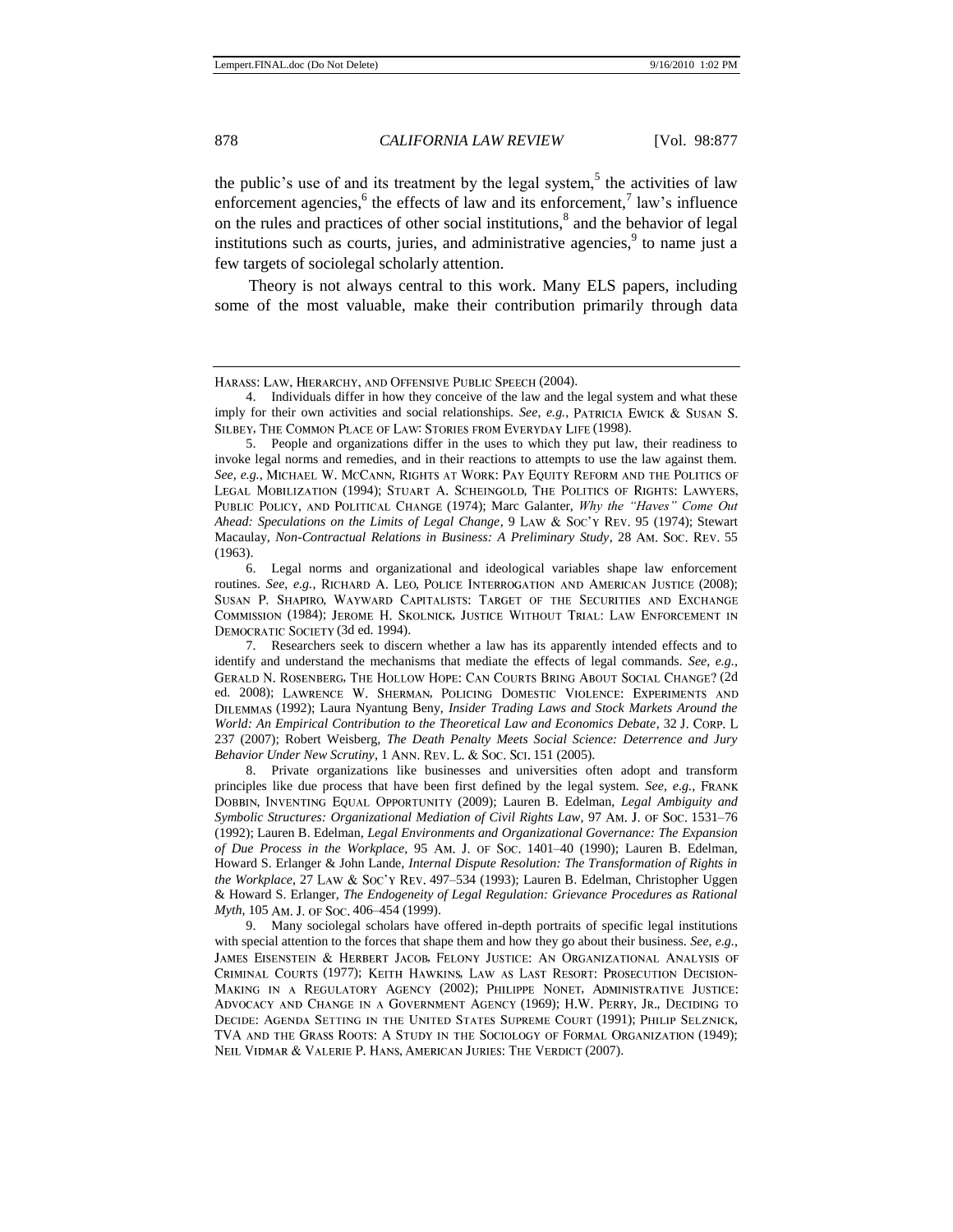<span id="page-3-0"></span>collection, organization and description.<sup>10</sup> But even largely descriptive papers usually conclude with a bow to theory and an attempt to explain or theorize what has been found. The only area of the law where ELS scholars<sup>11</sup> seldom venture, and are, for the most part, content to leave the theory building to others, is the interpretation of legal doctrine.<sup>12</sup> This is the enterprise that involves culling statutes, cases, historical records, and other sources to advance a general theory of what cases and statutes mean and/or how the law should be changed or amended.<sup>13</sup> This doctrine-centered approach to understanding law and building legal theory broadly characterizes most legal scholarship. Although it is not the kind of theory building that ELS scholars engage in, it nonetheless has an important empirical component. As I once observed on the ELS blog site:

The most traditional lawyers work with empirical data all the time case texts. Texts are out there as part of the real world, and from the point of view of empirical scholarship have some substantial virtues. In particular they are transparent (even when opaque), equally accessible to all scholars and open to various methods of interpretation, some of which are better than others. They also often matter. Would that the data "legal empiricists" examined always had

11. When I refer to ELS scholars I usually mean to include empirically oriented sociolegal scholars of all disciplinary backgrounds. *See supra* note [1.](#page-1-0) Many of the latter will see the Law & Society Association ("L&SA") as their primary associational home, but there is increasing overlap between the attendees at the ELS and L&SA annual meetings and among those who seek to publish in the flagship journals of these two associations. To the extent there are differences in their scholarly style, L&SA members are more likely than those primarily identified with ELS to be concerned with how their work is rooted in and contributes to social theory.

12. ELS scholars are not, however, reluctant to test or challenge understandings of what the law means with empirical data. *See*, *e.g.*, Daniel Ho, Kevin Quinn & Erica L. Ross, *Did Liberal Justices Invent the Standing Doctrine? An Empirical Study of the Evolution of Standing, 1921–* 2006, 62 STAN. L. REV. 591 (2010). Hybrid articles in which the writer begins as a law professor, analyzing cases and interpreting their meaning, then switches to ELS mode and collects data bearing in some way on the law or its effects, and then switches back to law professor mode to argue for a new interpretation of the law are also common. Both these enterprises distinguish ELS scholars from an earlier generation of law and economics scholars who drew on economic theory to argue for or explain particular interpretations of cases and statutes or to advocate particular laws or policies. These scholars too often failed to complement their theoretical grounding with empirically rigorous attempts to look at what was actually happening.

13. *See*, *e.g.*, Peter Westen, *Confrontation and Compulsory Process*: *A Unified Theory of Evidence for Criminal Cases*, 91 HARV. L. REV. 567 (1978) (sketching a general theory of the Confrontation and Compulsory Process Clauses).

<sup>10.</sup> The work of Theodore Eisenberg is outstanding in this respect. *See*, *e.g.*, Theodore Eisenberg & Charlotte Lanvers, *What is the Settlement Rate and Why Should We Care?*, 6 . 111 (2009); Theodore Eisenberg, *Use it or Pretenders Will Abuse It: The Importance of Archival Legal Information*, 75 UMKC L. REV. 1 (2006); Theodore Eisenberg et al., *Juries, Judges, and Punitive Damages: Empirical Analyses Using the Civil Justice Survey of State Courts 1992, 1996, and 2001 Data, 3 J. EMPIRICAL LEGAL STUD. 263 (2006). For other fine* examples, see Thomas Y. Davies, *Affirmed: A Study of Criminal Appeals and Decision-Making Norms in a California Court of Appeal*, 1982 AM. B. FOUND. RES. J. 543 (1982); Samuel R. Gross & Kent D. Syverud, *Don't Try: Civil Jury Verdicts in a System Geared to Settlement*, 44 REV. 1 (1996).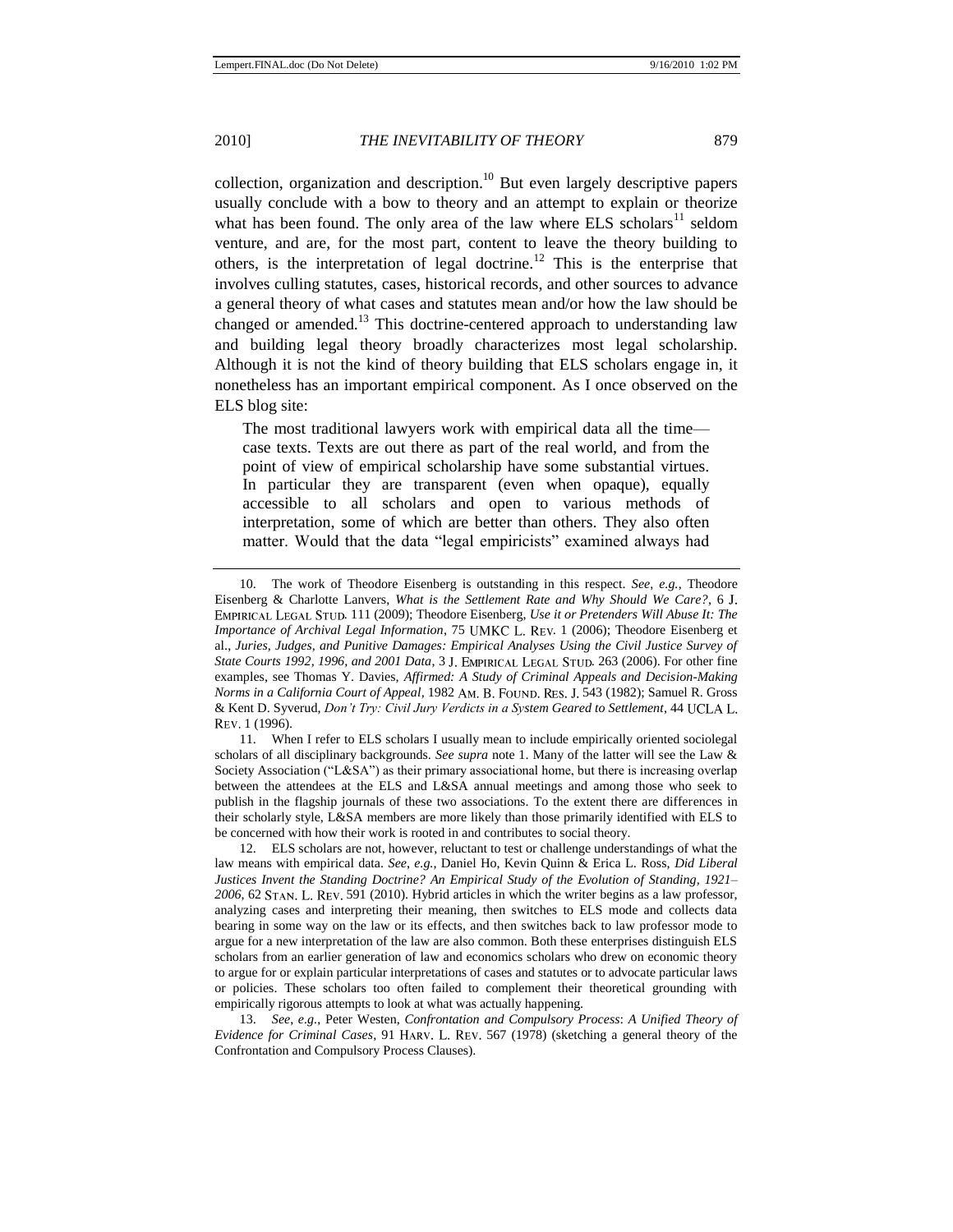<span id="page-4-0"></span>these virtues  $14$ 

We should thus be wary of drawing hard and fast lines between traditional legal scholarship and the kind of systematic parsing, assembly, and analysis of textual data that some sociolegal scholars do.<sup>15</sup>

From my perspective then, almost all efforts to construct theories of law and the many things it touches are empirical; so much so that it is natural to ask, "How else can one build theory but through empirical research?" Yet classic theory building is not rigorously empirical. Its model is physics.

I

#### PHYSICS ENVY, OR GRUMBLES ABOUT THEORY

Although empirical information may have inspired physics theorizing think Newton's falling apple—the link from empirical evidence to theory building is often loose.<sup>16</sup> Following Thomas Kuhn,<sup>17</sup> the history of many sciences has been understood as one of paradigm shifts. Explanations for observed phenomena are advanced within the parameters of a particular theoretical paradigm, but as our window on the world opens wider, facts that are hard to fit within the dominant paradigm emerge. At some point, the accumulation of anomalous facts makes the inadequacy of the dominant paradigm obvious, and a new paradigm arises to explain everything the prior paradigm could explain, as well as the facts it could not make sense of. The new paradigm then dominates understanding and theory construction until so many new anomalies have arisen that a new overarching theory is needed to reconcile them.

Scientific theories always seek to make sense of the world "out there," but data may or may not be collected with theory in mind. In physics, unlike much social science, formal theory usually guides the search for data. Albert Einstein, for example, developed his general theory of relativity in an effort to extend the concept to include gravity in a way that was mathematically consistent with the special theory he had developed some years before.<sup>18</sup> The key empirical data

<sup>14.</sup> Posting of Richard Lempert to Empirical Legal Studies Blog, http://www.elsblog.org/ the\_empirical\_legal\_studi/2006/08/day\_2\_\_\_whats\_i.html (Aug. 8, 2006, 00:17 EST).

<sup>15.</sup> See, e.g., KIM LANE SCHEPPELE, LEGAL SECRETS: EQUALITY AND EFFICIENCY IN THE COMMON LAW (1988).

<sup>16.</sup> I am thinking here primarily of those branches of modern physics that seek to understand the nature of matter, basic forces like gravity and the origin of the cosmos. If, however, theory in physics is often driven by the mathematical implications of relationships, physicists have never lost sight of the importance of testing their theories empirically and revising them in the light of new empirical information. However much confidence they may have in theoretical derivations, physicists as a community properly regard theoretical advances as provisional until confirmed by empirical data. Hence, numbers of Nobel Prizes in physics have gone to experimentalists, and high energy physicists and astrophysicists have successfully lobbied for billions of dollars of investments in telescopes and ever more powerful colliders.

<sup>17.</sup> THOMAS S. KUHN, THE STRUCTURE OF SCIENTIFIC REVOLUTIONS (3d ed. 1996).

<sup>18.</sup> BARRY R. PARKER, EINSTEIN'S BRAINCHILD: RELATIVITY MADE RELATIVELY EASY!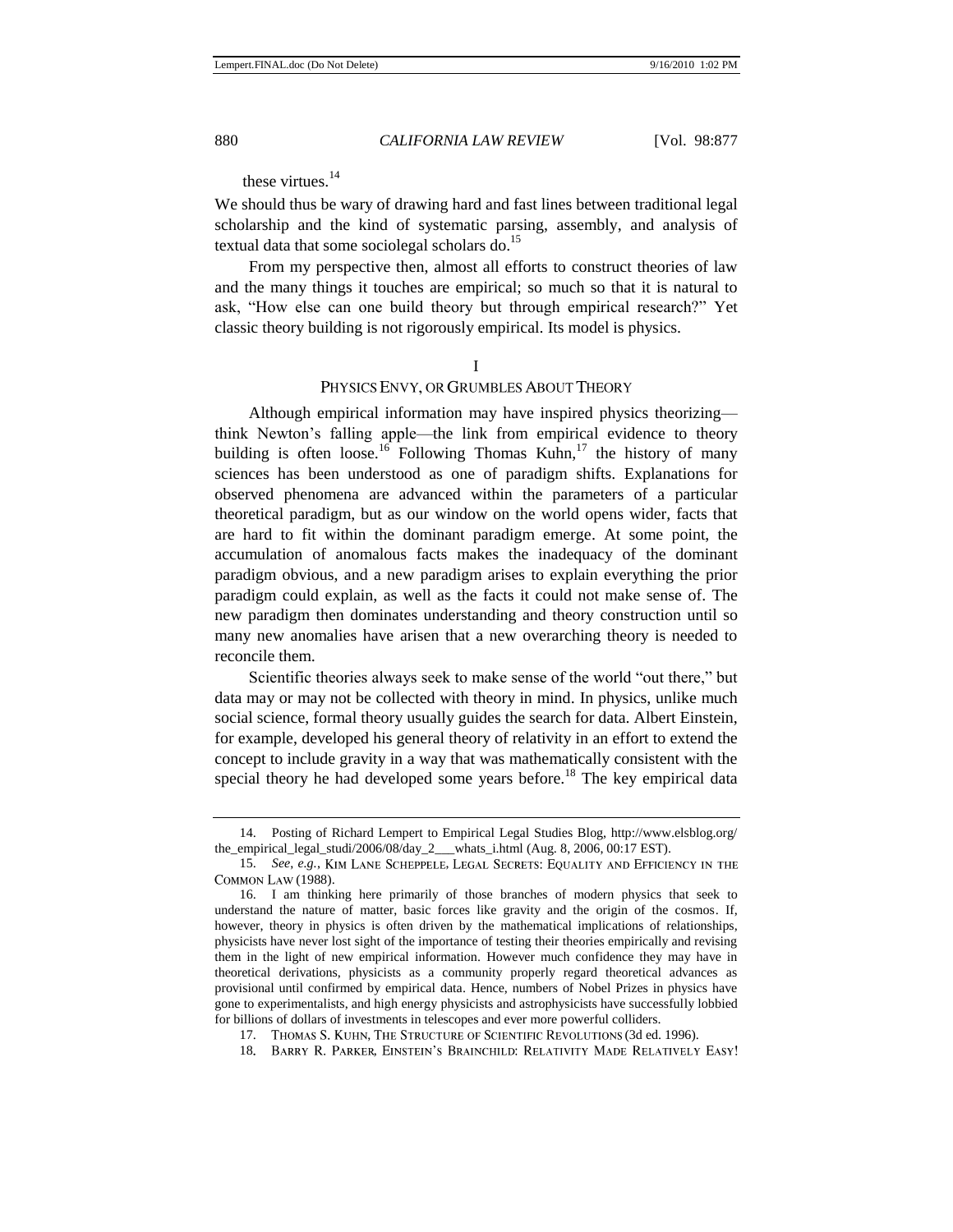indicating Einstein had "got it right" was Arthur Stanley Eddington's evidence that light was affected by the sun's gravity. Eddington reported that light bent exactly as Einstein had predicted, when measured during a solar eclipse.<sup>19</sup> Eddington, however, was not examining the behavior of light to build a theory, but rather to test one. His search would not have occurred had Einstein's theory not existed.<sup>20</sup> Indeed, in modern theoretical physics even the anomalies to be reconciled are often not empirical; rather, they are mathematical inconsistencies or gaps in received theory. Thus, billions of dollars are being spent not to generate theory, but, as in the search for the Higgs boson, to confirm or call into question a theoretical view that is regarded as likely but unproven.

Social scientists are not physicists, and people are much harder to understand and model than even questionably existent subatomic particles. Not only is human behavior context dependent, but people have minds of their own and can behave in unexpected ways. Hence, we should not expect that efforts to understand people and their groups, institutions and social creations (like the law), will be amenable to mapping in such strict mathematical terms that the math itself will reveal gaps in understanding and suggest probable gap-filling explanations. $21$ 

Further complications arise because not only are most social science theories true only in a statistical sense,  $2^2$  but also, even if central tendencies matter, it is often behavior occurring in the tails of distributions that is of most concern. People and groups at the extremes of human distributions (violent terrorists, for example) are usually not there just because of bad luck or other random factors. Many will differ from more typical actors in systematic, caused ways. Efforts to understand the sources of these differences are confounded both because extreme behavior is rare and because actors may exhibit the same extreme behavior for different reasons. One suicide bomber may, for example, be motivated by ideological commitments and another by a desire to avenge a sibling's death. $^{23}$ 

<sup>85–140</sup> (2000).

<sup>19.</sup> It has been suggested that Eddington's report of precise coincidence with Einstein's prediction was not an accurate characterization of his data even though Einstein's prediction was correct. If so, Eddington's report indicates a danger of beginning research with deeply held theory; one may see data as more closely aligned with theoretical predictions than is in fact the case. *See*  JOHN WALLER, FABULOUS SCIENCE: FACT AND FICTION IN THE HISTORY OF SCIENTIFIC DISCOVERY 57-64 (2004).

<sup>20.</sup> *See generally* WALTER ISAACSON, EINSTEIN: HIS LIFE AND UNIVERSE (2007).

<sup>21.</sup> This, however, does not mean that social science methods and models cannot provide reliable predictions. They can, particularly if the effort is to predict aggregate behaviors like voting in an election or responses to economic incentives.

<sup>22.</sup> Many physical science theories also allow for only stochastic prediction, but unlike the concerns of social science, stochastic uncertainty does not have obviously important effects at the level at which humans live.

<sup>23.</sup> In recent years, both social science research and the theories built on it are changing, as increased computing power allows better modeling of complexity and emergent relationships. Most empirical research to date on law and in the social sciences has been either qualitative or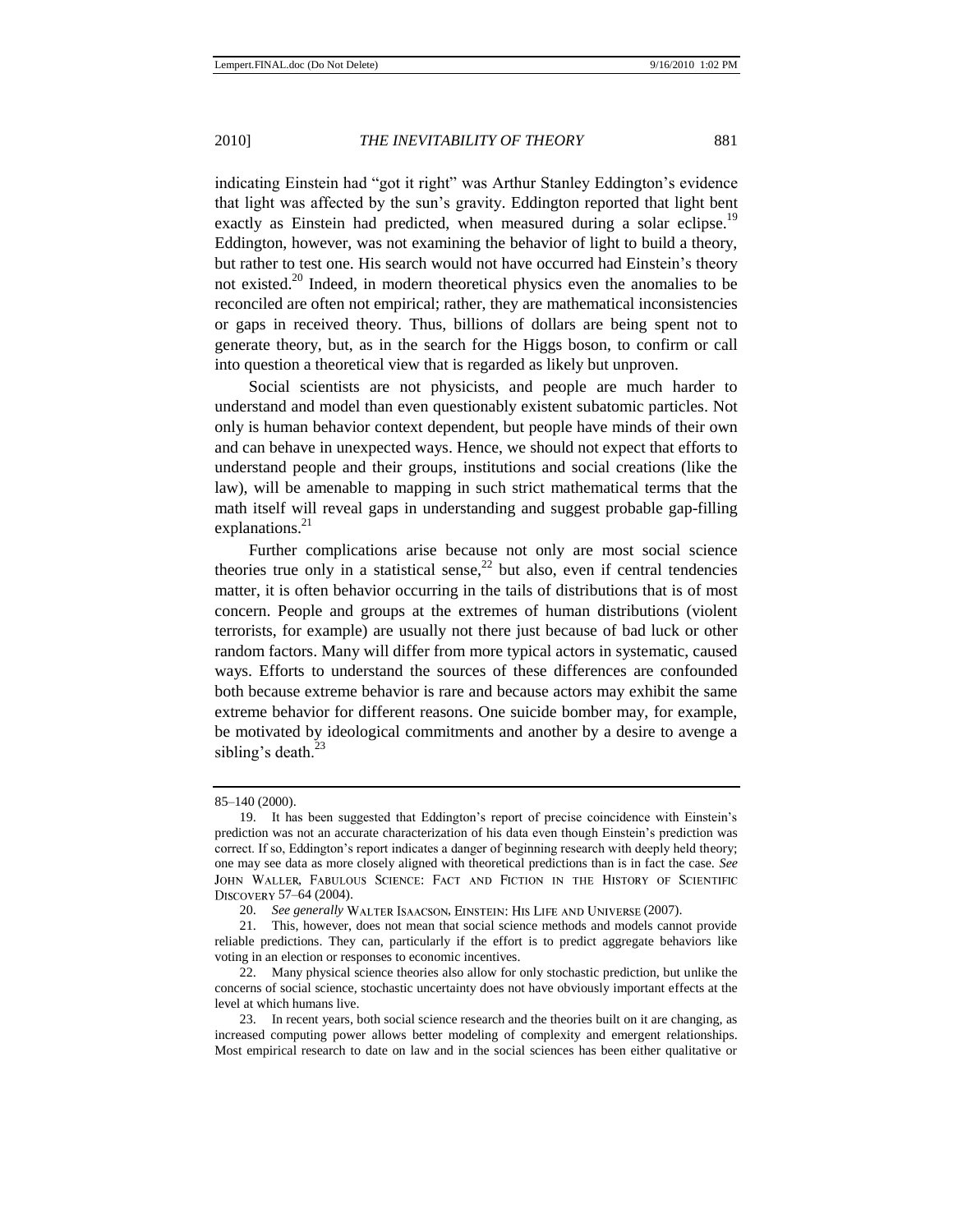#### *A. Grand Theory*

Despite these differences between the social sciences and the physical and natural sciences, the physics model of the primacy of theory and the celebrity status accorded its theoreticians has had substantial spillover effects within the social sciences that only in recent years have subsided.

When I began studying sociology in the 1960s, the most celebrated sociologist in the country was Talcott Parsons, with Robert Merton not far behind. Neither, however, offered a theory that would have been recognized as such by a physicist, or by a chemist, geologist, or biologist for that matter. What Parsons and Merton offered was not so much theory as perspectives for making sense of much that was going on in social life. Their "theories" were not silly, but they lacked precision. In particular, it was hard to draw from these and similar social science "theories" hypotheses that made it possible to conduct rigorous empirical testing.<sup>24</sup> Even operationalizing core theoretical concepts was difficult and open to dispute. Moreover, to the extent these theories had empirical support, their predictions characterized only a portion of cases examined, and, unlike physics, these theories were never adequately captured in the language of mathematics. The same was true of other theoretical perspectives in vogue when I was a student, including Weberian theory,<sup>25</sup> Durkheimian theory,<sup>26</sup> and Marxist theory<sup>27</sup>—theories still invoked, sometimes with continued awe, almost fifty years later. It is also true of grander theories advanced since then, including World Systems Theory,<sup>28</sup> or to give a

28. TERENCE K. HOPKINS & IMMANUEL WALLERSTEIN, WORLD-SYSTEMS ANALYSIS: THEORY AND METHODOLOGY (1982).

<span id="page-6-1"></span><span id="page-6-0"></span>based on variations of regression models. Today, new kinds of models, like agent-based models and network models, are gaining prominence. Theory is often incorporated at the micro level and expectations about social behavior and clustering are allowed to emerge, including behavior at the tails of distributions. If emergent patterns are much like what has been known to have happened, the validity of theorized starting points is likely presumed, and model results that project beyond the known to the unknown may be offered as empirical projections. I do not know where these efforts will lead. They may well transform social science research on legal phenomena. I am, however, confident they will not displace the need for good theory and sound empirical research.

<sup>24.</sup> In fairness, data availability and quality and the statistical methods of the day constituted substantial barriers to rigorous quantitative empirical testing.

<sup>25.</sup> RANDALL COLLINS, WEBERIAN SOCIOLOGICAL THEORY (1986); MAX WEBER, ON LAW IN ECONOMY AND SOCIETY (Edward Shils trans., Max Rheinstein ed. & trans., Harvard University Press 1954) (1925); MAX WEBER, THE PROTESTANT ETHIC AND THE SPIRIT OF CAPITALISM, (Talcott Parsons trans., Charles Scribner's Sons 1958) (1905).

<sup>26.</sup> EMILE DURKHEIM, THE DIVISION OF LABOUR IN SOCIETY (W.D. Halls trans., The Free Press 1984) (1893); ÉMILE DURKHEIM, RULES OF SOCIOLOGICAL METHOD (W.D. Halls trans., The Free Press 1982) (1895); ÉMILE DURKHEIM, SUICIDE: A STUDY IN SOCIOLOGY, (John A. Spaulding trans., George Simpson ed.  $\&$  trans., The Free Press 1951) (1897); WHITNEY POPE, DURKHEIM'S SUICIDE: A CLASSIC ANALYZED (1976).

<sup>27.</sup> ÉTIENNE BALIBAR, THE PHILOSOPHY OF MARX (Chris Turner trans., Verso 1995); A DICTIONARY OF MARXIST THOUGHT (Tom Bottomore, ed., Blackwell 2d ed., 1991); KARL MARX, CAPITAL: A CRITIQUE OF POLITICAL ECONOMY (Frederick Engels ed., 1867); EUGENY B. PASHUKANIS, LAW AND MARXISM: A GENERAL THEORY (Barbara Einhorn trans., 1978).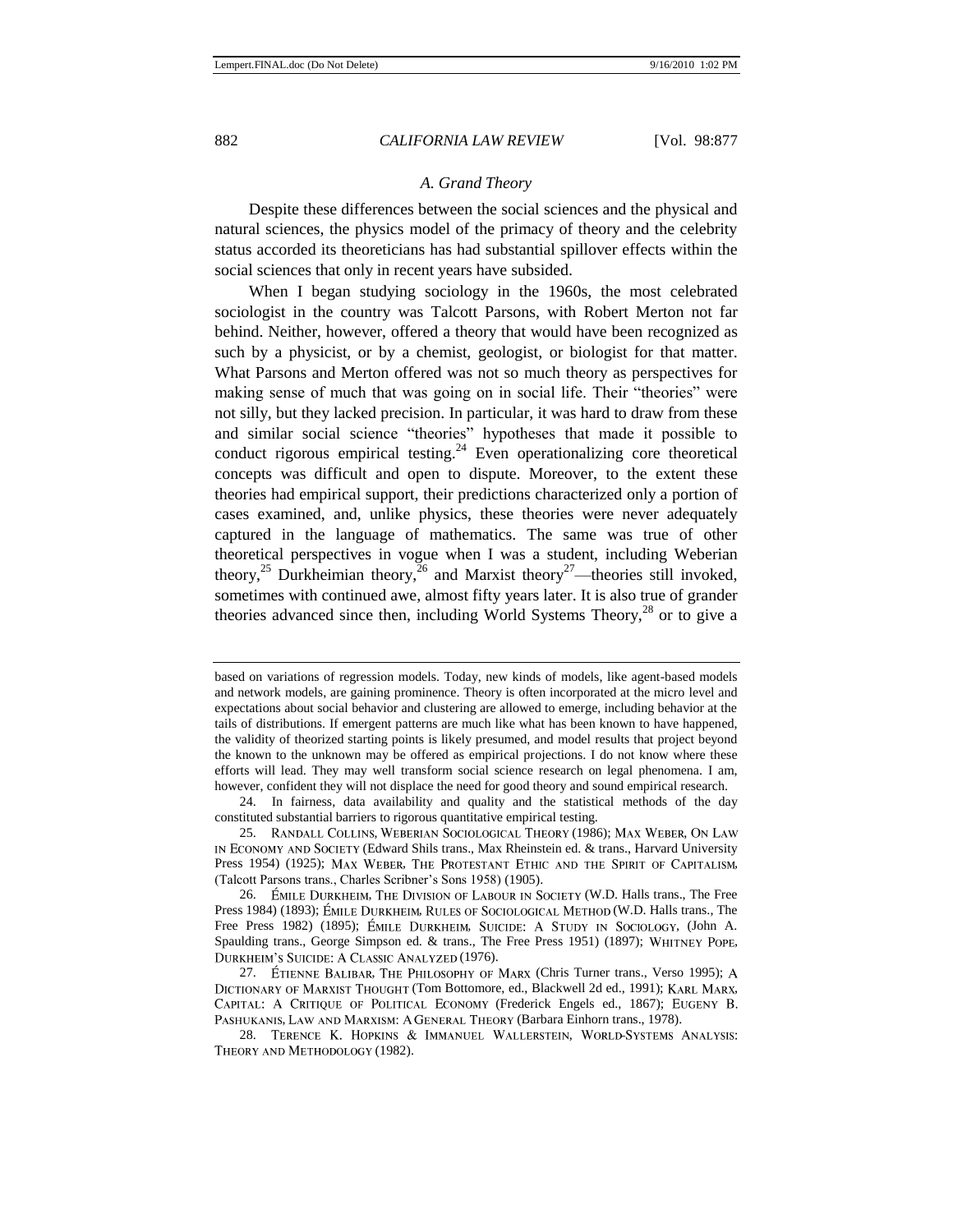sociolegal example, Donald Black's "pure sociological" theory of the behavior of law.<sup>29</sup>

Works by these authors and by others writing in the grand theoretical tradition are often admirable for their scholarship—it is, for example, difficult even today to read Weber and not be struck by his erudition, his attempt to deeply root his ideas in empirical fact, and the continued relevance of many of his observations about legal, social and organizational life. Nevertheless, Weber did not construct theories that can be, on the one hand, definitively rejected or, on the other hand, made much more probable by the analysis of empirical data. Perhaps because it is difficult to characterize Weberian theory in formal terms, his ideas have neither been fully cast aside nor fully incorporated into later theoretical work.

#### <span id="page-7-0"></span>*B. Middle-Range Theory*

It is not just grand theories that have these qualities. Middle-range theories, such as actor-network-theory,<sup>30</sup> resource mobilization theory,  $31$ labeling theory,<sup>32</sup> differential association theory,<sup>33</sup> normalization theory,<sup>34</sup> and new social movement theory,  $35$  are all similar in their resistance to rigorous formalization, uncertainties in testing their predictions, the inconsistency with which they seem to hold true, and the difficulty of encompassing them within larger, more general theories. These middle-range theories can nonetheless be insightful. Although they seldom allow precise predictions, they help make sense, in a narrative way, of particular behaviors or realms of social action, and they have provided the theoretical underpinnings for many empirical studies. Yet, as theory they are ultimately unsatisfying. When different theories are offered to explain the same terrain, empirical evidence seldom forces the

<sup>29.</sup> DONALD BLACK, THE BEHAVIOR OF LAW (1976).<br>30. BRUNO LATOUR, REASSEMBLING THE SOCIAL: AN INTRODUCTION TO ACTOR-30. NETWORK-THEORY (2005); JOHN LAW & JOHN HASSARD, ACTOR NETWORK THEORY AND AFTER (1999).

<sup>31.</sup> THE DYNAMICS OF SOCIAL MOVEMENTS: RESOURCE MOBILIZATION, SOCIAL CONTROL, (Mayer N. Zald and John D. NcCarthy eds., 1979); John D. McCarthy & Mayer N. Zald, *Resource Mobilization Theory: Vigorous or Outmoded?*, *in* 533 (Jonathan H. Turner ed., 2001).

<sup>32.</sup> HOWARD S. BECKER, OUTSIDERS: STUDIES IN THE SOCIOLOGY OF DEVIANCE (1963); EDWIN M. LEMERT, HUMAN DEVIANCE, SOCIAL PROBLEMS, AND SOCIAL CONTROL (1967); EDWIN M. SCHUR, LABELING DEVIANT BEHAVIOR: ITS SOCIOLOGICAL IMPLICATIONS (1971).

<sup>33.</sup> DONALD R. CRESSEY, DELINQUENCY, CRIME AND DIFFERENTIAL ASSOCIATION (1964); Ross L. Matsueda, *The Current State of Differential Association Theory*, 34 CRIME & DELINQ. 277 (1988).

<sup>34.</sup> Carl May & Tracy Finch, *Implementing, Embedding, and Integrating Practices: An Outline of Normalization Process Theory*, 43 Soc. 535 (2009); Carl R. May et al., *Development of a Theory of Implementation and Integration: Normalization Process Theory*, 4 Sci. 29 (2009).

<sup>35.</sup> NEW SOCIAL MOVEMENTS: FROM IDEOLOGY TO IDENTITY (Enrique Laraña et al. eds., 1994); Steven M. Buechler, *New Social Movement Theories*, 36 Soc. Q. 441, (1995).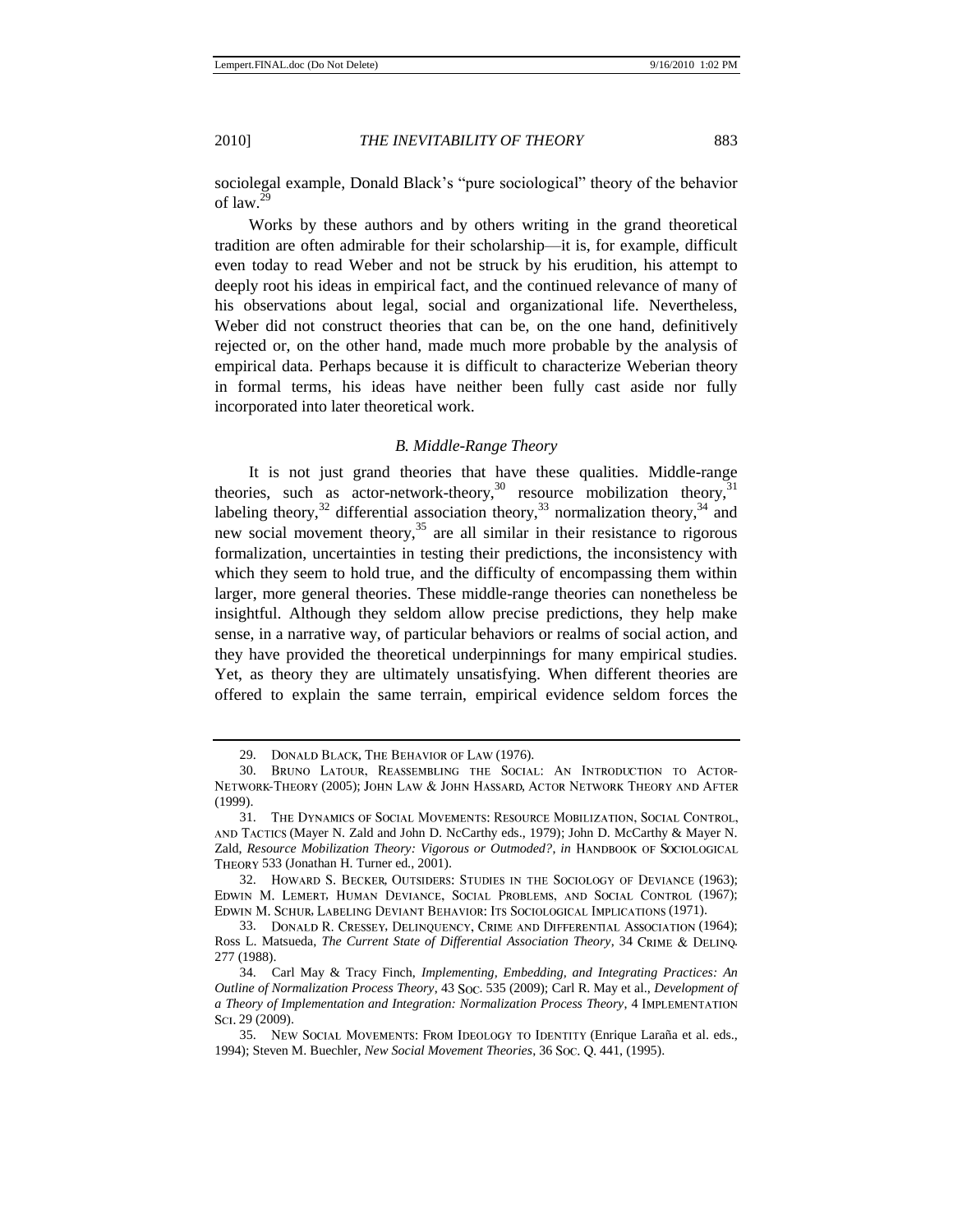rejection of one in favor of another. Nor do these middle-range theories seem capable of being assimilated into some larger, more complete theoretical framework to give us a more adequate theory of a broader range of social phenomena.<sup>36</sup>

#### *C. Micro-Level Theory*

The most specific and in some ways the most successful social science theories are closely tied to narrow studies and aggregates of narrow studies. ―Micro-level‖ theory-building studies come in two flavors. Some focus narrowly on hypotheses implied by larger theories. Others aim at advancing new theory to explain specific, well-defined behavior.<sup>37</sup> Theory at this level forms the spine of articles rather than of books.

#### *D. Testing Theories*

Although the first flavor of micro-level research may resemble Eddington's in that a specific hypothesis is drawn from a larger theory, operationalized, and tested, even when this is true such tests seldom go to the heart of what the larger theory is about. Hence it is almost always wrong to say that the larger theory has been supported by or failed a *crucial* test. Typically only a narrow theoretical proposition drawn from the broader theory is substantially supported, and effective tests of the larger implications of sociolegal theories are rare, despite the claims that authors sometimes make. Not only is it difficult to unambiguously identify small-scale implications of larger theories, but even when this can be done it may be difficult, if not impossible, to collect data that reliably represent core theoretical concepts.

Further problems arise because theories are often stated in more or less absolute terms while empirical results, even if they are generally consistent with theoretical expectations, inevitably contain cases and/or variables that do not behave as theory would predict. These difficulties can be seen in efforts by sociolegal scholars to put some of the field's grand theories to the test, such as sociological attempts to use Human Relations Area File data to test Durkheim's ideas about the relationship between the quality of legal institutions and social organization,<sup>38</sup> and a number of efforts to test the theory Black advanced in the

<sup>36.</sup> Empirical evidence is not, however, irrelevant to their persistence, for middle-range theories come into and go out of fashion, and an accumulation of consistent or conflicting evidence, when it exists, can be an important influence on this flux. Nonempirical factors such as ideological preferences, narrative fit to prominent exemplars, and the intellectual attractions of novel ideas can also influence the attention given different explanations.

<sup>37.</sup> No theory can be reliably established by a single study, and few if any areas of social science investigation explore unstudied phenomena. Thus, authors who do specific studies and contribute to theory on what I call the micro level typically situate their work within an existing literature and their contributions gain credibility from consistency with what others have found.

<sup>38.</sup> Steven F. Messner, *Societal Development, Social Equality, and Homicide: A Cross-National Test of a Durkheimian Model*, 61 Soc. Forces 225 (1982); Richard D. Schwartz &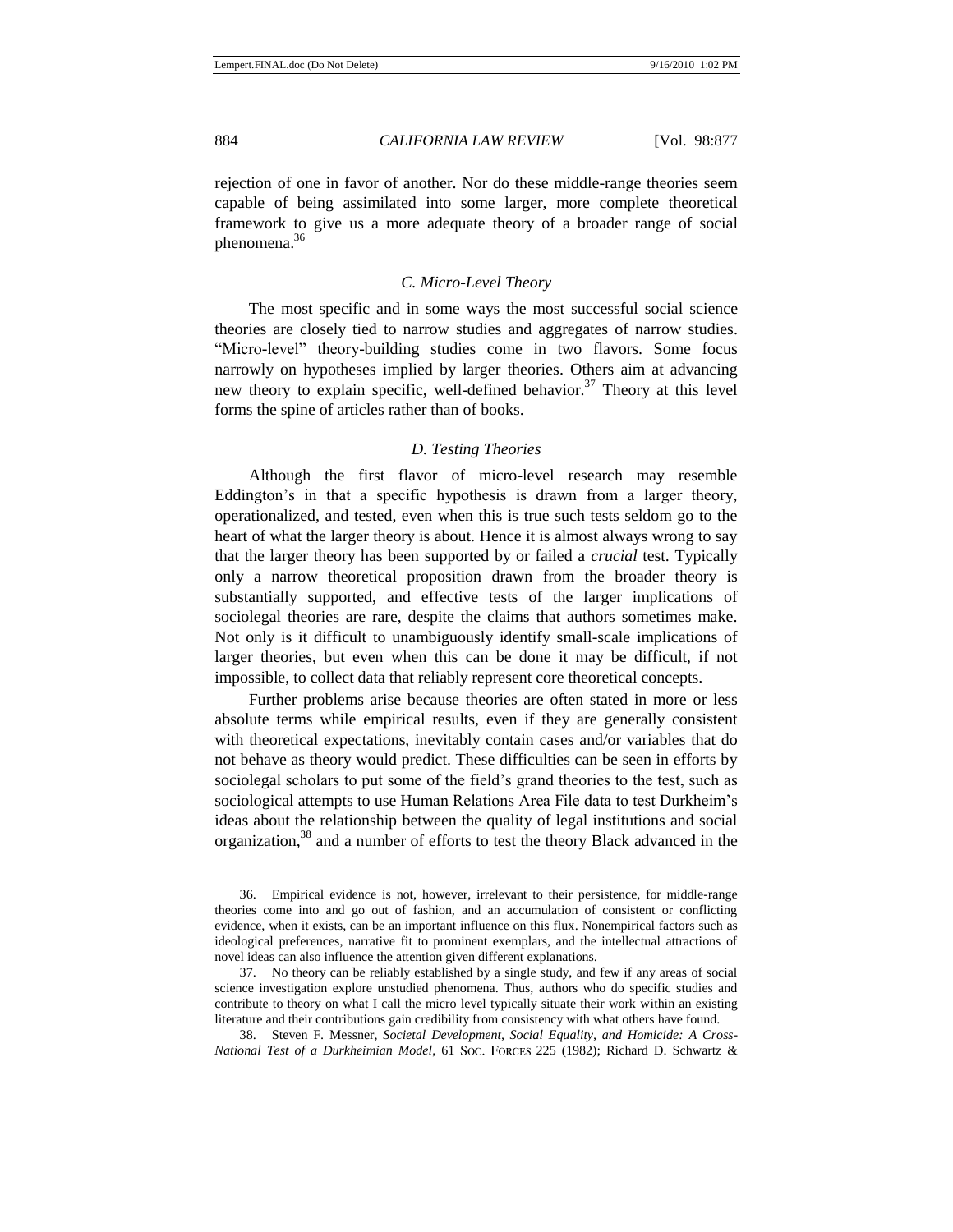*Behavior of Law* by empirically examining predictions derived from it*.* <sup>39</sup> The tests of Durkheim's theory were thwarted by insufficient variance in the developmental stages of Area Files societies and too much variance in these societies' other characteristics. Research on Black's theory, whether conflicting or supportive, was unconvincing because the settings used as test beds for the theory were too situation specific to fairly test Black's sweeping propositions.<sup>40</sup>

Articles that claim to test hypotheses derived from middle-range or microlevel theories, especially those that advance their own theory and then purportedly test and find support for it, often have other problems. Such articles typically begin by summarizing or advancing a theory and by rehearsing the evidence for or against it. The instant study is then situated as a test of that theory or an extension of it. Next the author sets out hypotheses implied by the theory followed by a description of the data and methods that enable hypothesis testing. Finally, the author reports the results of the empirical analysis, more often than not confirming many, if not all, of the specified hypotheses. Frequently however, especially in the case of novel theories, it is hard to avoid the suspicion that the research path was more inductive than the author claims, for it is easy to believe that the empirical results did more to shape the theoretical discussion than the theory did to guide the empirical investigation. This feeling is particularly strong when an article advances a novel theory or

40. I should perhaps say the research was unconvincing to me. Black wrote his book to invite such testing, and if the theory is taken as he presents it, the tests are valid because Black argues that his theory applies at all levels—from dyads to whole societies—where there are legal relationships. Taking this claim literally, Black's theory should be rejected because a number of studies yield results wholly or partially inconsistent with Black's theoretical predictions. But to investigate the implications of Black's law-like propositions such as "downward law is greater than upward law‖ in specific settings (for example, bail setting in one jurisdiction) provides a poor test of Black's general theory. Such tests are weak because of difficulties in operationalizing the most theoretically relevant variables, the limited range of variation in test settings, and the frequent presence of unmeasured confounding variables. Yet even if Black's theory did not explain the behavior of law in a particular setting, it might nonetheless be generally true in a statistical sense across many settings, and, in particular, it might explain how law was invoked and applied at the macro level.

My core difficulty with Black's theory, as presented originally and as subsequently elaborated, is that it is far too immodestly presented. By purporting to explain how law is applied at all levels and in all circumstances, the theory overreaches and explains nothing. But treating the theory as a set of propositions that are predicted to hold true statistically at more macro levels, Black makes a contribution. He advances a number of propositions that are generally true of law, and their claimed general truth is not effectively threatened by the failure of some studies to substantiate particular derived predictions. Seen in this light, however, the theory suffers from other problems. It cannot explain why it is true only generally and why there are deviations from its predictions that seem to result from something other than random variation. Not only does it fail to illuminate the mechanisms behind its predicted relationships, it does not seek to do so.

James C. Miller, *Legal Evolution and Societal Complexity*, 70 Am. J. Soc. 159 (1964); Stephen D. Webb, *Crime and the Division of Labor: Testing a Durkheimian Model*, 78 AM. J. Soc. 643 (1972).

<sup>39.</sup> Michael R. Gottfredson & Michael J. Hindelang, *A Study of the Behavior of Law*, 44 . 3 (1979); Candace Kruttschnitt, *Social Status and Sentences of Female Offenders*, 15 Law & Soc'y Rev. 247 (1980-1981).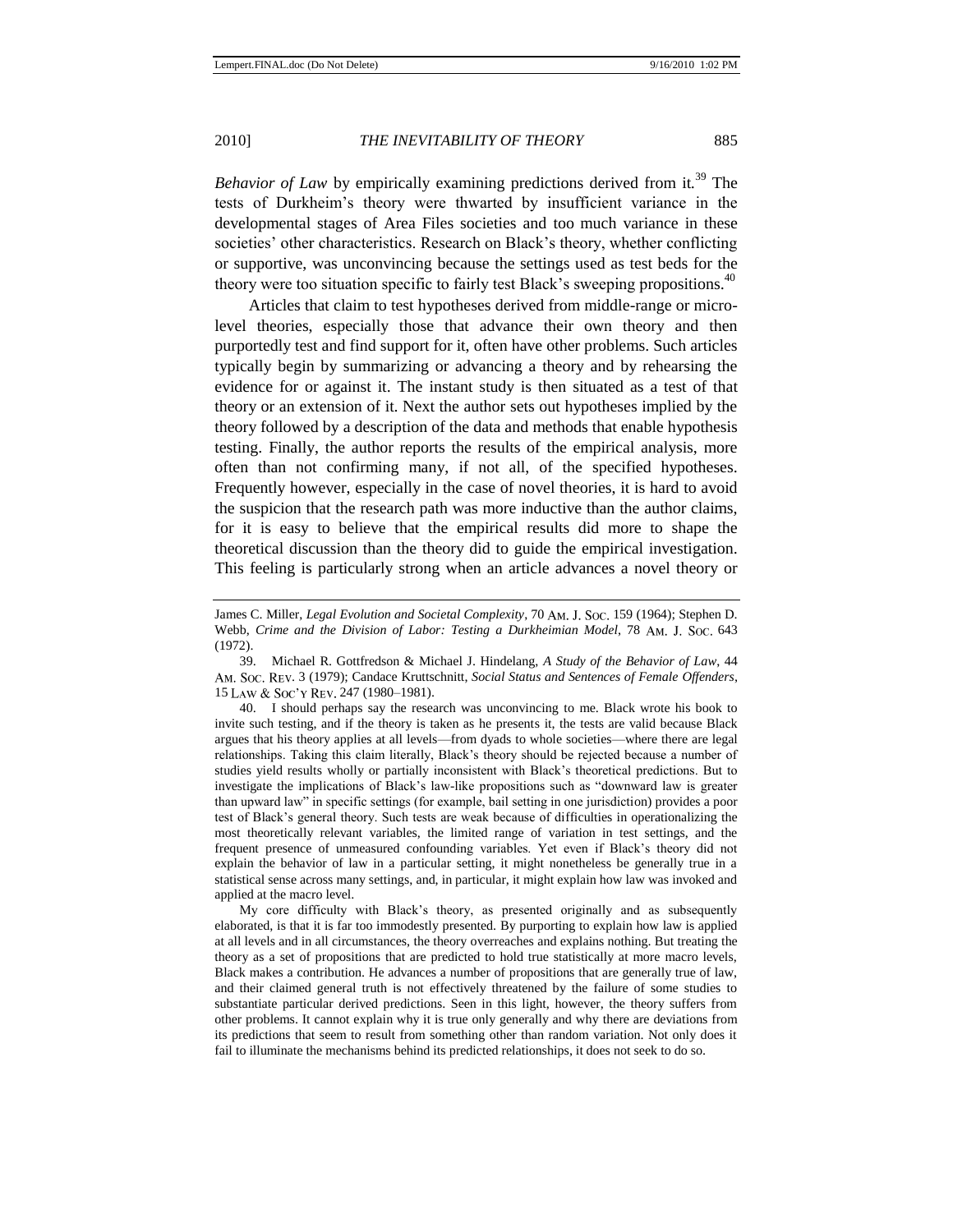theoretical wrinkle.

THE INEVITABILITY OF THEORY

Those who conclude from this introduction that I am no great fan of much of what passes for theory in the social sciences are correct. Too often, "theory" is an academic's word for "explanation," and too rarely do social scientists other than economists attempt to formalize theory in mathematical terms or to create more encompassing empirically testable formulations. Moreover, except to some extent in economics, efforts to build more formal theory have seldom been a solution. Social life is so complex, so unsystematically studied, and so fraught with data acquisition and measurement problems that there are huge gaps in the knowledge needed for realistic formalization. Where formal theory has been attempted, as in some work in law and economics, the incorporation of unproven or implausible assumptions has led to often-justified suspicion of the purported real-world implications of the theory advanced.

Nonetheless, I am not prepared to write off theory or the theoretical enterprise. Indeed, I fault some empirical work for its ignorance of theory or its acknowledgement of theory with the scholarly equivalent of a nod and a wink. Not only does theory permeate everything an empirical researcher does, whether acknowledged or not, but it is also the basis from which social scientists make policy recommendations and is essential in assessing the likely reliability of empirical results.

All empirical scholarship is theoretically informed, at least in the weak sense that problem selection, model construction, and even the information captured in qualitative research reflect expectations about what matters. These expectations are the products of theories.

Consider research on the legal profession. If theory tells us that gender should influence the job choices of young lawyers, we would not attempt to model those choices without controlling for or measuring the effects of gender. Similarly, if theory suggests that income should increase with experience but at a declining rate, we would include a curvilinear component in our measure of earnings. In short, whatever complaints one might make about the imprecision, inconsistency, over- and under-inclusion, pretentiousness, incompleteness, or limited applicability of social science theories, the answer is not to ignore or dismiss the importance of theory. Rather, it is to combine attention to theory with empirical investigation in ways that will add to our knowledge and understanding.

#### *A. Important Distinctions*

#### *1. Small "t" or Large "T"*

In thinking about how theory informs, and can be tested by, empirical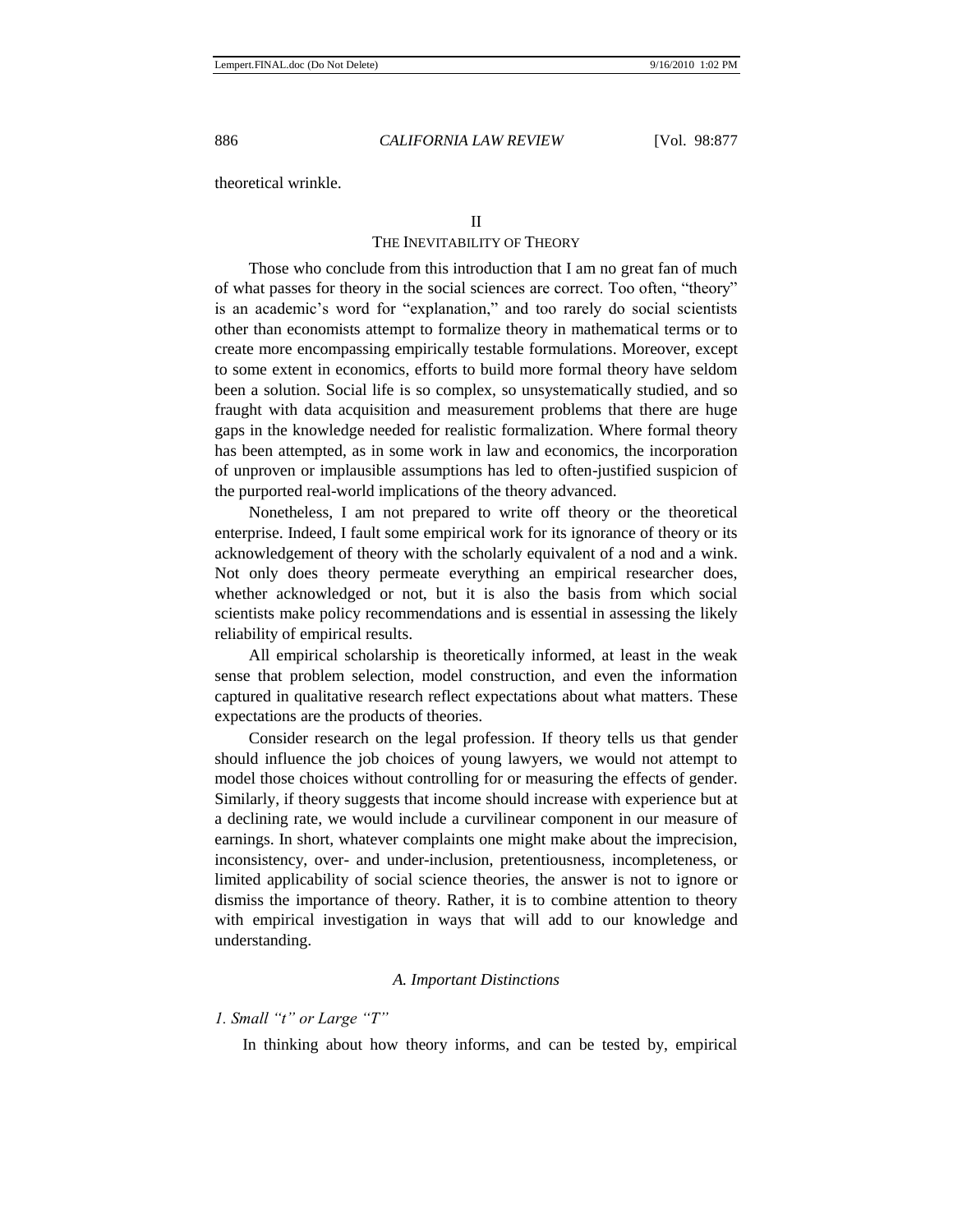investigation, some distinctions are fundamental. The most important is between theory (with a small "t") and Theory (with a capital "T").<sup>41</sup> Researchers always approach empirical investigations with small "t" theories, that is to say, expectations about how the world works and what is needed to understand phenomena of interest. Quantitative researchers begin their inquiries with a sense of what variables might explain the outcomes they are investigating, and they seek to include them as explanatory or control variables in their models. Qualitative researchers similarly begin their inquiries with a sense of which behaviors are important to observe and what makes for trustworthy informants. These sensibilities reflect both implicit and explicit theories about how the world works. They have many sources, including: (1) common sense (gender affects so many relationships that I should check to see if it affects this one); (2) prior findings (Jones and Smith found that CEO gender affected company share price, so my model of share price movements should control for it); (3) generalized knowledge (since women make different career choices than men, I should control for gender when exploring how law school prestige relates to job choices); and  $(4)$  knowledge of large "T" Theory (theories of role strain suggest that women with children will respond differently to time demands than single women or married women without children; therefore, I must control not just for gender but also for the presence of children in explaining lawyer job choices).

The inevitability of theory in these ways need not, however, lead to what I would call "theoretically informed" investigation; that is, research designed to yield results that can be expected to either strengthen a social science theory or call it into question. An investigation should be called theoretically informed only when theory guides research in one of two ways. The first requires social science (or large "T") Theories to have implications clear enough to allow the derivation of specific hypotheses that can be operationalized to guide investigation. The second occurs when a researcher posits a new theory or an extension of an existing theory *before* data collection and/or analysis begins and derives from the new theory hypotheses that test it. In limiting the concept "theoretically informed" to these circumstances, I do not mean to say that theory cannot be derived or supported inductively in light of what data reveal. But other things being equal, theoretically consistent results support a theory more persuasively if they have been specified in advance.

#### *2. A Priori or Post Hoc*

The distinction between theory as a priori expectation and theory as post hoc explanation matters. When a theory and hypotheses drawn from it are specified prior to research and analysis, explanations in terms of the theory are

<sup>41.</sup> For examples of capital "T" theory see the examples of grand and middle-range theories cited in *supra* notes [25](#page-6-0)[–35.](#page-7-0)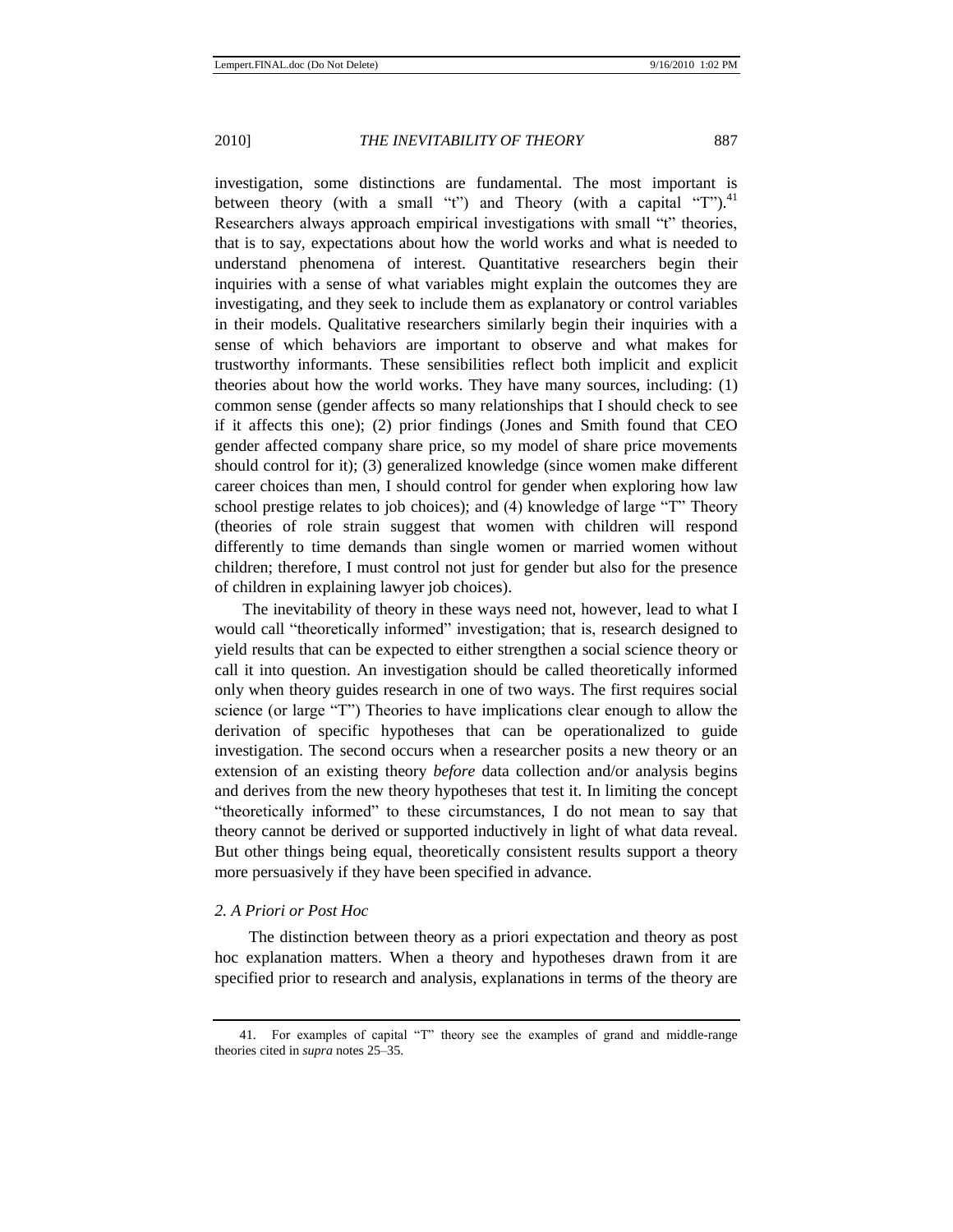more credible than when the results of a completed analysis are given a theoretical interpretation. This is true not just of overarching explanatory theory but also of the theories that guide research design.

There are two principal reasons why this is so. First, people are good at finding patterns, even among randomly associated variables,  $42$  and they are also good at plausibly explaining the patterns they find. Post hoc, it is almost always possible to generate or find some theoretical explanation for empirical results. Second, with enough bites at the data-analytic apple, it is usually possible to find some order in social science data, even if that order exists only by chance. Introducing and omitting control variables, changing variable measurement, and exploring different functional forms may yield results that suggest nonchance relationships when other measurement and model choices would show no associations. $43$ 

<span id="page-12-0"></span>The dangers of post hoc model specification and theorizing are particularly great—and, I suspect, too often realized—in litigation and policyoriented research where the aim is to support a party's position or a funder's policy preferences. These dangers exist, however, whenever a researcher has an interest in advancing or supporting a theory or conclusion. Quantitative researchers often recognize (and criticize) as a problem with qualitative research the possibility that the researcher found not the truth, but what she went looking for. But the danger of a consciously or unconsciously "rigged" analysis is not only shared by quantitative research, it is often more insidious because the influence of potential bias is less transparent.

#### *3. A Personal Example*

To avoid suspicion of their results, litigation- and policy-oriented researchers should take special care to ensure that their choice of data and methods do not favor the outcome they desire.<sup>44</sup> This concern affected, for

44. This is not too much to ask of policy-oriented academic researchers, but so long as we have our current adversary system, one cannot expect most litigation researchers to avoid

<sup>42.</sup> For example, I found this number sequence in a book I was leafing through: 03, 07, 11

<sup>. . . .</sup> What number comes next? Most people would say 15. But the next number in the text was 20. The sequence came from a portion of a table of random numbers as reproduced in BLALOCK, SOCIAL STATISTIC 437 (1st ed. 1960). *Cf.* NASSIM NICHOLAS TALEB, FOOLED BY RANDOMNESS: THE HIDDEN ROLE OF CHANCE IN LIFE AND IN THE MARKETS (2005) (discusses the way investors and others are fooled by the human tendency to causally interpret random variation).

<sup>43.</sup> The situation is analogous to the widely recognized problem of significance testing in many variable models. If enough tests are done of enough variables, one can expect some significant relationships to emerge even if all associations are in fact random. There are ways to correct statistically for this possibility, but in epidemiology and in some of the social sciences they are seldom employed. Similarly, if data are measured and examined in enough different ways, it is likely that some approach to the data will yield apparent nonchance relationships even if no such relationships exist. The number of different ways a researcher has examined her data is less visible than the number of variables in a model, and even if known, I know of no way to statistically correct for it.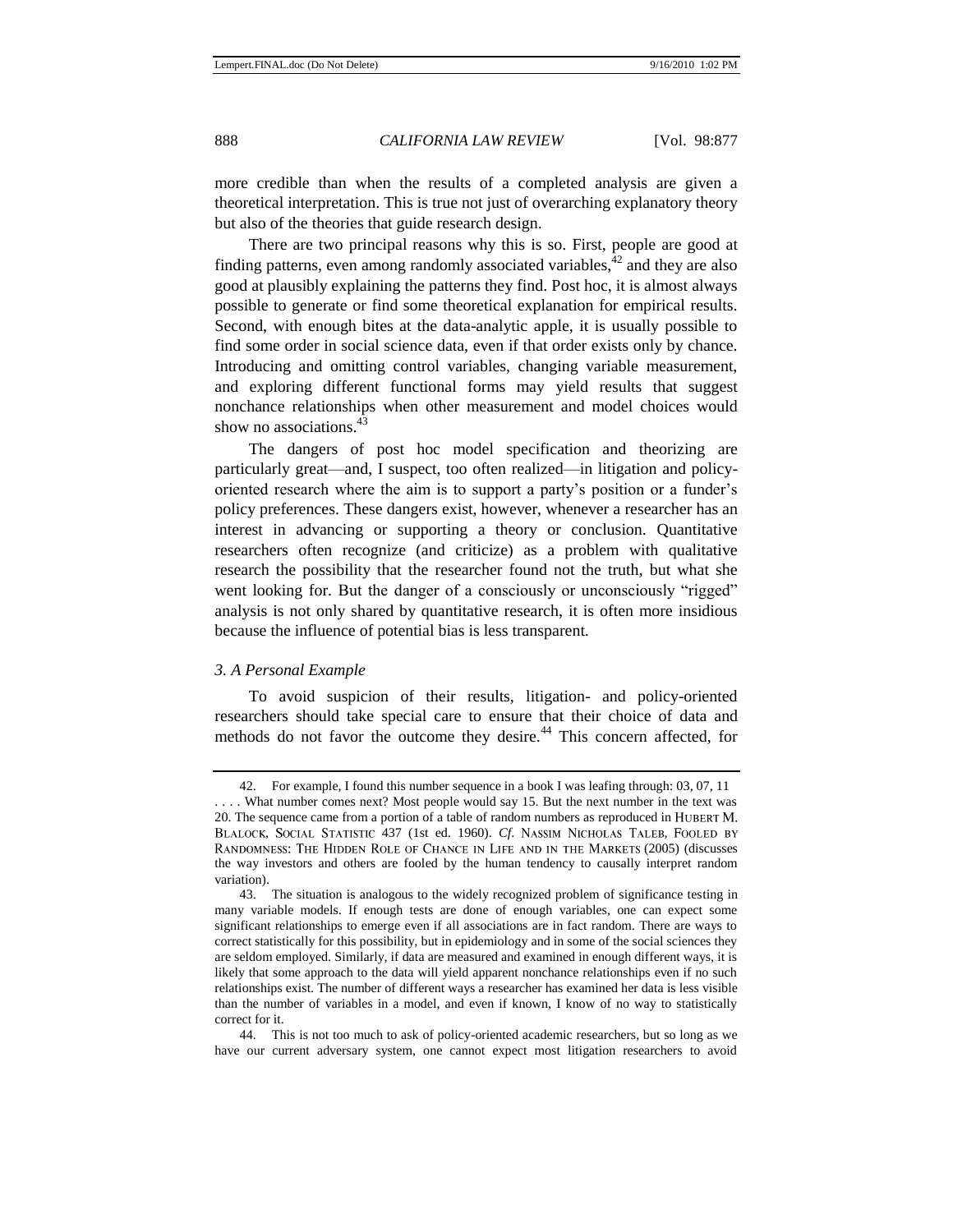<span id="page-13-0"></span>example, how David Chambers, Terry Adams and I analyzed the data from our study of how Michigan Law School's minority students fared post graduation.<sup>45</sup> We were not concerned with testing theory.<sup>46</sup> Instead we wanted to know whether Michigan's minority students had successful post-law-school careers and how their career success compared to that of Michigan's white alumni. We knew that our work might figure in the politically divisive debate on affirmative action, and because all of us supported affirmative action, we sought to foreclose charges that we had rigged our analysis to favor outcomes that accorded with our values. We also sought to guard against even the unconscious temptation to find results that favored our preferences. Hence, we did something I do not, as a rule, recommend: we avoided almost all preliminary data analysis.<sup>47</sup> We specified our variables and how we would measure them before we looked at the data, and we reported in footnotes all relevant results of sensitivity testing. Still it is natural that some people will suspect our results, particularly our failure to reject the null hypothesis that there is no difference in the career success of Michigan's minority and white graduates—a result that many people (myself included) find surprising. Unfortunately, we have no way of refuting those who will not believe our assertions of how we proceeded.<sup>48</sup>

On this last point, theory could help. To the extent that our results are consistent with well-supported theory, they become more credible.<sup>49</sup> Our work.

choosing data and methods likely to support preferred results. These experts are hired with the goal of proving certain facts, and their findings will not be presented unless they support the case of the party that hired them. Even worse, litigators who do not welcome the results of one commissioned study have been known to commission others and to keep the existence of the prior results from those who do the later research.

<sup>45.</sup> Richard Lempert, David L. Chambers & Terry K. Adams, *Michigan's Minority Graduates in Practice: The River Runs Through Law School, 25 LAW & Soc. INQUIRY 395* (2000).

<sup>46.</sup> *Id*. In retrospect, this was to the study's detriment. Had we begun the research with a theoretical as well as an empirical agenda, we would have collected far more data on social class, among other things.

<sup>47.</sup> We did examine regression models with variables we did not include in our final models, eliminating variables if they were both insignificant and of no apparent theoretical importance. We also added a variable to our model based on a comment received.

<sup>48.</sup> One way to alleviate suspicion, which we have done, is to make data available to others with different preferences. A problem exists, however, because the same factors that allow an unethical researcher to make data and model choices that appear to lend strong support to a favored hypothesis allow a would-be critic to find apparent relationships in data that call a prior analysis into question.

<sup>49.</sup> Other empirical research helps as well. Thus, our results gain credibility from their consistency with scholarship in the area, including smaller scale studies of minority physicians. See WILLIAM G. BOWEN & DEREK BOK, THE SHAPE OF THE RIVER (1998); Robert Davidson & Ernest Lewis, *Affirmative Action and Other Special Consideration Admissions at the University of California, Davis, School of Medicine*, 278 J. AM. MED. Ass'N 1153 (1997); Stephen Keith et al., *Effects of Affirmative Action in Medical School: A Study of the Class of 1975*, 313 New Eng. J. 1519 (1985); Miriam Komaromy et al., *The Role of Black and Hispanic Physicians in Providing Health Care for Underserved Populations*, 334 NEW ENG. J. MED. 1305 (1996); Ernest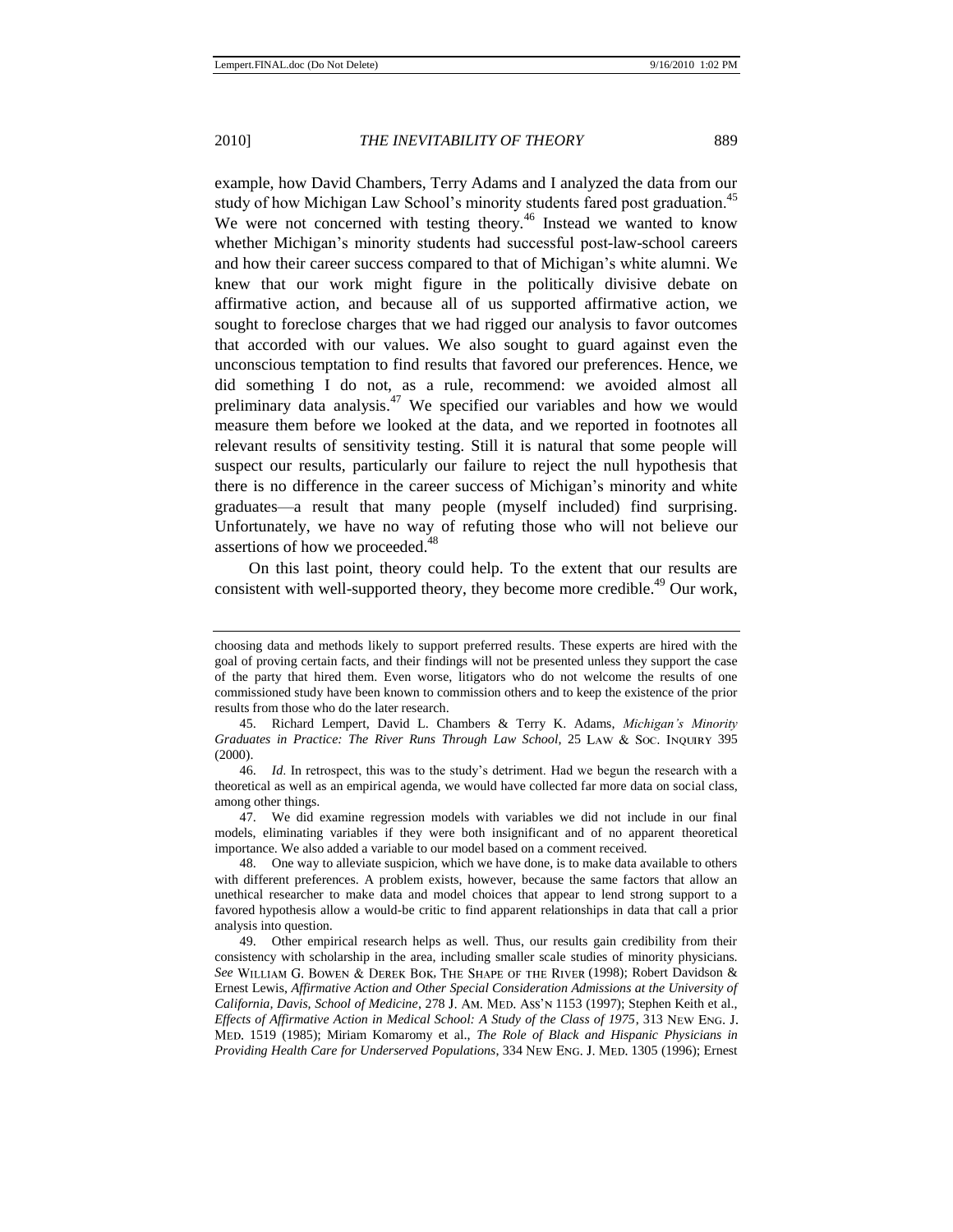however, was not driven by theory in the larger sense, even if our choice of variables and models was motivated by small "t" theoretical understandings of how outcomes relate to success and what variables might influence outcomes. Our contributions to larger theoretical perspectives came in two forms: (1) puzzling results, which, if confirmed in other work, merit more theoretically focused study,<sup>50</sup> and (2) findings that support (but do not prove) theories that elevate law school prestige above most other variables in explaining the career success of law school graduates.

#### *4. Limits of an Example*

It should be clear from this brief reference to my own work that I am neither arguing that empirical research must be theory driven in the capital "T" sense nor am I suggesting that the hypotheses a researcher poses for testing need have such theoretical roots. I am also not suggesting that quantitative researchers should avoid exploratory data analysis (EDA). My views are to the contrary.<sup>51</sup> EDA is a good way of presenting information about data distribution and comparing data distributions over time or in the context of other variables.<sup>52</sup> EDA also helps to determine what functional form best suits a data set, when collapsing variables into indices makes sense, whether assumptions of particular methods are met, and the most revealing way to distinguish variable states, among other things.<sup>53</sup> Thus, I am not opposed to

51. I have long admired the path-breaking work of John Tukey and his arguments for EDA. See JOHN W. TUKEY, EXPLORATORY DATA ANALYSIS (1977). EDA, as introduced by Tukey, involves different relatively simple ways of examining data to check for, capture, and portray patterns with minimal loss of information, usually as a prelude to more complex analysis. Other forms of EDA test whether the assumptions of different approaches to data analysis are in fact met. One must, however, be cautious in choosing models based on what preliminary analysis reveals about apparent relationships, for when variables are dropped because they are insignificant in a preliminary analysis, standard errors on the remaining variables may be distorted. One solution, if the size of the data set allows, is to make model selection decisions based on the analysis of a random subsample of cases and then test the model on the remaining data. Only the results of the test should be considered reliable. For an in-depth discussion of this issue and an illustration of model selection dangers see Richard Berk, Lawrence Brown & Linda Zhao, *Statistical Inference After Model Selection*, 26 J. QUANT. CRIM. 217 (2009).

52. Box and whisker plots, first advanced by Tukey as a form of EDA, are now a standard way of presenting information about data midpoints and spreads in an easy to understand fashion. *Id*. at 39–43.

53. The Michigan study, I expect, would have been better had we engaged in more EDA, including exploring different alternatives for examining our data. Lempert, *supra* not[e 45.](#page-13-0) But as already noted, the political sensitivity of our subject matter coupled with our views on affirmative action counseled against looking closely at the data before deciding what relationships to examine

Moy & Barbara A. Bartman, *Physician Race and Care of Minority and Medically Indigent Patients*, 273 J. AM. MED. Ass'N 1515 (1995).

<sup>50.</sup> For example, we found to our surprise that although an admissions index combining LSAT scores and undergraduate grade-point averages predicted law school grades, and although law school grades predicted later income, there was no relationship between the admission index and later income even in models where the index might have served as a proxy for law school grades. Lempert et al., *supra* not[e 45,](#page-13-0) at 401–02.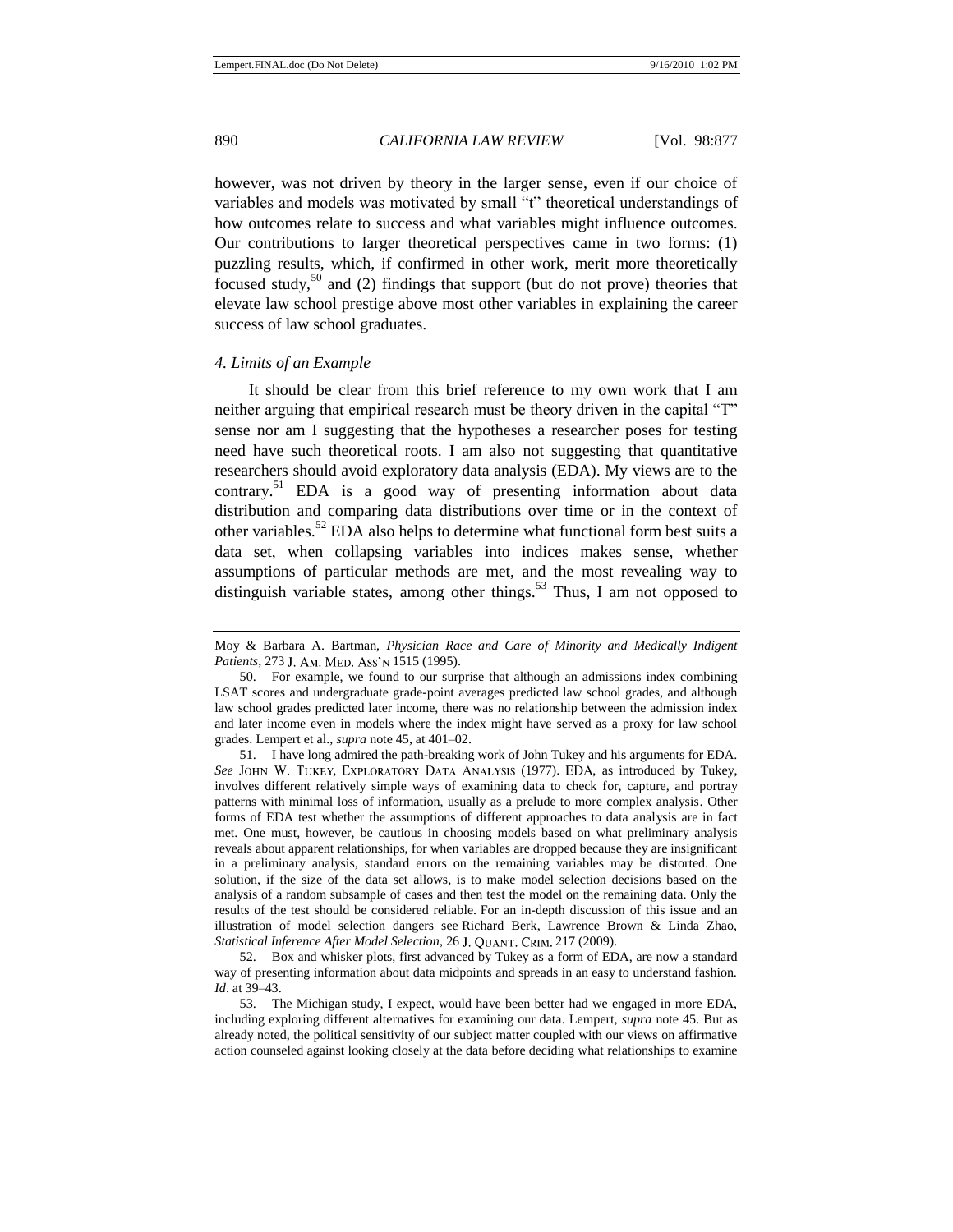extensive EDA, unmoored from hypothesis testing. Indeed, the clear presentation of variable distributions and simple patterns of associations among variables are often the most revealing products of empirical investigation.<sup>54</sup> Similarly, I am not denying a place in social science research for empirical analysis uninformed by larger theory. In many areas of sociolegal scholarship, larger theories from which testable hypotheses can be derived do not exist, either because a matter is under-theorized or because of insurmountable model and/or data problems. These gaps should be reasons to do more rather than less research on a question. Indeed, curiosity with no expectation of what will turn up is itself a sufficient driver of research. Accumulating information about how the world works, whatever the starting point or motivation, is often what calls existing theory into question and stimulates new theoretical insights. This is true in every empirical discipline.

#### *E. Dustbowl Empiricism*

There is, however, one mode of empirically driven data analysis that can seriously mislead and seldom has much to offer. This is to work in ways that are not only uninformed by capital "T" theory, but that also minimize the contributions that small "t" theories make to research design. Rather than formulate specific hypotheses or pare down potential variables to a parsimonious model based on theoretical expectations, some empirical studies include every available variable that can conceivably explain a dependent variable and then let a computer choose what seems important.<sup>55</sup> The problem with this kind of "dustbowl" or "brute" empiricism is that it risks identifying as significant relationships that only exist by chance<sup>56</sup> or which, if statistically significant, are nonetheless too weak to be of either theoretical or practical importance. Moreover, by including variables that proxy for each other, true relationships may be hidden. Hence it is not surprising that the results of brute empiricism are often puzzling. Some statistically significant variables may perform as established theory, common sense, or general knowledge would suggest, but other including some that are statistically significant may have unexpected magnitudes or signs. Even worse, the models that reach print may have been substantially pruned to exclude most of the variables that proved

and what methods to use. Moreover, although our study began without litigation on the horizon, a suit had been brought against the law school's affirmative action program by the time we had reached the data analysis stage. If I were called upon to testify about the study's results, I wanted to be able to tell a cross-examiner that we had not looked for likely relationships before commencing our analysis.

<sup>54.</sup> See supra note [10;](#page-3-0) see also EDWARD R. TUFTE, THE VISUAL DISPLAY OF 2d. ed. 2001) (providing numerous examples of how collecting and creatively organizing data can reveal otherwise difficult to appreciate relationships).

<sup>55.</sup> This approach commonly relies on stepwise regression models available in most widely used statistical packages.

<sup>56.</sup> *See supra* note [43.](#page-12-0)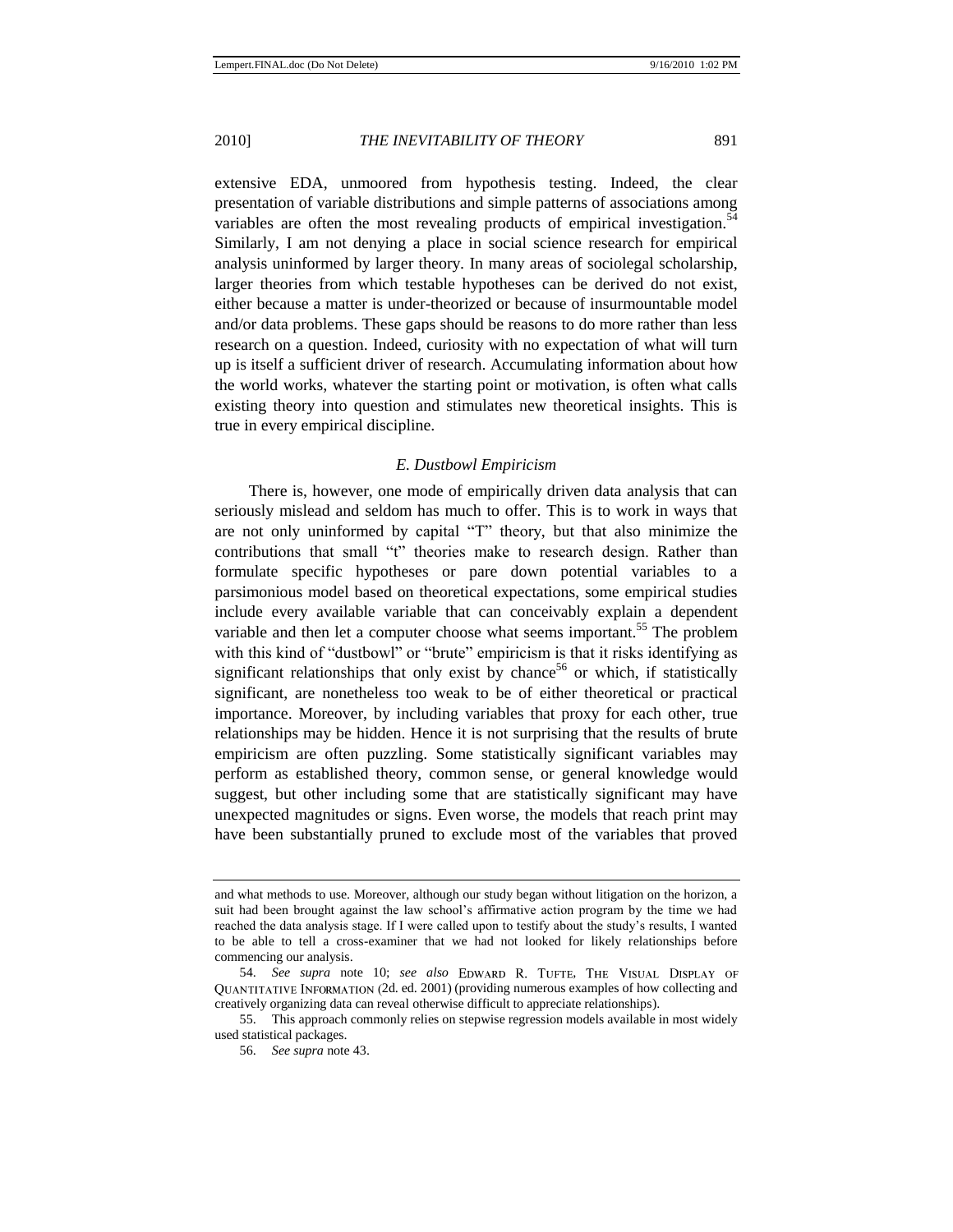insignificant, and this pruning is not always transparent. When such work appears theory-guided, empirical results may be accorded more weight than they deserve.

#### *1. Ensuring Process Transparency*

My mom-and-apple-pie message here is that regardless of how data have been analyzed and the role theory has played in the analysis, truth and transparency should characterize data presentation. When different ways of coding or analyzing data have yielded different outcomes, the researcher should disclose this, even if she is confident that the analysis she did for publication is the scientifically best way of proceeding.<sup>57</sup> Similarly, research that did not begin as an effort to test theoretically derived hypotheses should not present itself as if this were its pedigree. When a researcher perceives an obvious or best theoretical explanation for results after an analysis has been done, the *post hoc* nature of the explanation should be clear, and the support given the theory not exaggerated.

Humility is also appropriate, for it is easy to overstate the importance of what one has found. Theory is not built from a single study. If a theory is well established, results that only in retrospect appear explicable by the theory are unlikely to do much to make the theory more plausible than it was before the investigation. If new theory is offered to explain results, considerable additional evidence will ordinarily be required for the theory to move from candidate status to likely explanation.<sup>58</sup>

<sup>57.</sup> Readers are justified in presuming that if approaches tried and discarded did not have some justification in the first instance, they would not have been attempted. Moreover, information about what did not work and why it did not work may itself be of scientific interest.

<sup>58.</sup> This will depend to some extent on the nature of the findings and the theory offered to explain them. Mark Granovetter famously explained why successful job searches tended to owe more to leads provided by people with narrow and discrete links to the job seeker than to leads provided by those with more extensive and more intimate ties. Granovetter's article was almost immediately regarded as reliable theory for two reasons. First, Granovetter had an intuitively plausible explanation for his results: weakly tied people collectively linked the job seeker to a wide array of diverse opportunities while intimates tended to know the same people and possibilities as the job seeker and so provided less added value to the search. Second, Granovetter's theory could not only be represented formally but the intuitive explanation is consistent with what one would expect from network models. For a summary of early empirical tests of the model. For a summary of the original article and a discussion of later research, see Mark Granovetter, *The Strength of Weak Ties: A Network Theory Revisited*, 1 Soc. THEORY 201 (1983).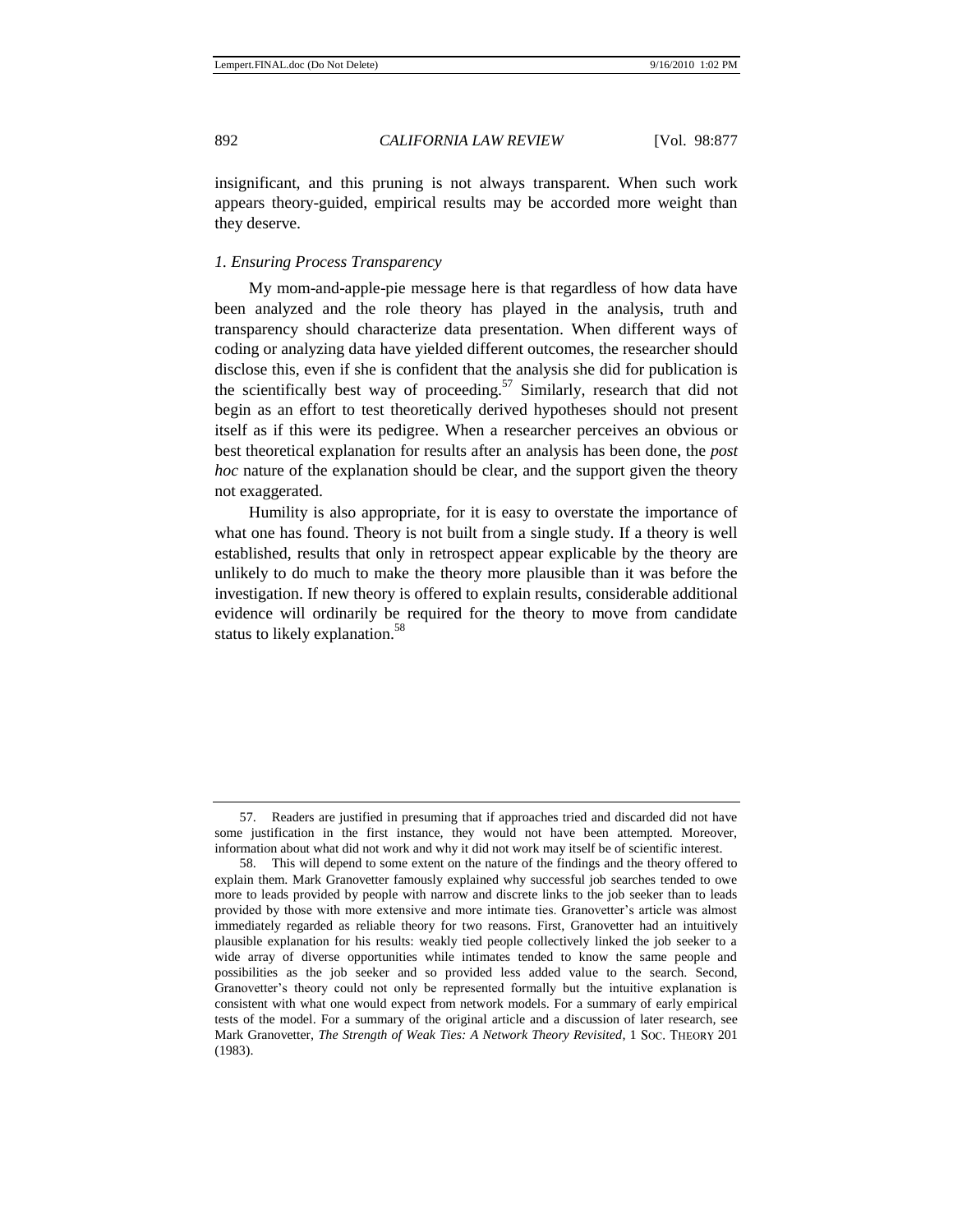#### III

## USES OF THEORY<sup>59</sup>

Theory is not just theoretical; it is useful. It is essential to the scientific understanding of social phenomena, to focusing empirical investigation, to evaluating research, and to making responsible policy prescription.

#### *A. Focusing Empirical Investigation*

Theories embody the social science understanding of the phenomena we investigate. Anyone, however, can advance a theory, and implausible theories abound. To provide validated social science understandings, theories must be tested against data and withstand those tests. A virtue of good theories is that they make it easy to derive appropriate tests. $60$ 

#### *1. An Example from Durkheim*

<span id="page-17-0"></span>Arthur Stinchcombe, in his marvelous primer *Constructing Social Theories*,<sup>61</sup> draws on Emile Durkheim's *Suicide*<sup>62</sup> for an iconic example of the logic of scientific inference. The example illustrates how implications derived from well-specified theory allow convincing real-world tests.

Stinchcombe begins by restating the core of Durkheim's theory of egoistic suicide: "A higher degree of individualism in a social group causes a higher rate of suicide in that group."<sup>63</sup> Durkheim drew from this simple theory and his knowledge of French and European society specific expectations about what data would reveal. Protestants, Durkheim argued, were less involved in their churches than Catholics and consequently should have higher suicide rates. Married men with children were linked more tightly to others than bachelors, so marrying and raising a family should diminish the rate of male suicides. Jews in Durkheim's time were forced to cohere, so their suicide rates should be low as well.

Data supported these and other theory-consistent expectations. This left Durkheim justifiably confident that he was onto something. Particularly important to Durkheim's project was the data on suicide among Jews. Durkheim, Stinchcombe tells us, had found that urban location, commercial employment, and education, were all positively associated with suicide. These results were consistent with his theory since these variables were more than likely associated with greater individualism. But commercial employment and

62. DURKHEIM, SUICIDE, *supra* not[e 26.](#page-6-1)

<sup>59.</sup> In this section I shall be referring only to causal theories. This is, of course, the sense of theory that has predominated in this Article, but I have also referred to theory of at least two other types: theories of meaning (as in the theory of the case), and theories of being (as in the theories of the atom).

<sup>60.</sup> Whether the tests are easy to accomplish is another matter.

<sup>61.</sup> ARTHUR L. STINCHCOMBE, CONSTRUCTING SOCIAL THEORIES 15-28 (1987).

<sup>63.</sup> STINCHOMBE, *supra* not[e 61,](#page-17-0) at 15.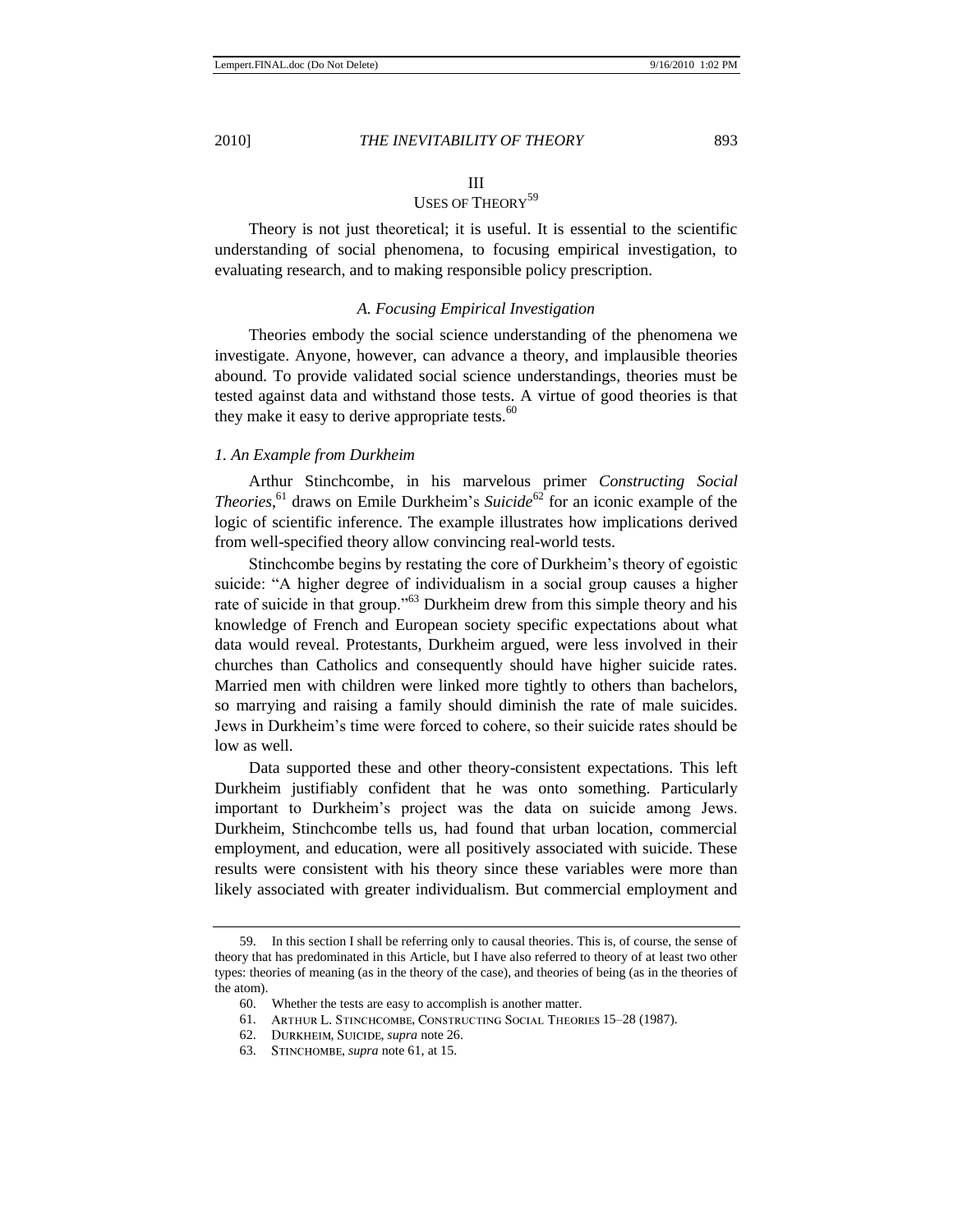greater education were themselves associated with urban residence, and it was possible that something about urban life other than the lack of social attachments that Durkheim posited increased suicidal propensities. If this was the case, then French Jews who were disproportionately urban, well educated, and engaged in commerce should have suicide rates much like their similarly situated neighbors. But if individualism was the causal mechanism, these markers of urban life would not affect Jews in the way they affected other Frenchmen since they did not undercut solidarity within the Jewish community. When the data revealed that Jews committed suicide at far lower rates than other commercially engaged urban dwellers, Durkheim's theory received substantial support.<sup>64</sup>

#### *2. An Example from Ellickson*

<span id="page-18-0"></span>Another example, more familiar to sociolegal scholars, is Robert Ellickson's investigation into the real-world validity of the Coase Theorem.<sup>65</sup> Ellickson chose to investigate how liability for damages done to or by wandering cattle was apportioned in a California county. The genius of this study was that it looked empirically at a situation that Ronald Coase had used hypothetically in a seminal article to illustrate what later became known as the Coase Theorem.<sup>66</sup> Ellickson found that the Coase Theorem did not hold as an empirical matter. Contrary to the Coasean expectation, the initial placement of liability for damage done by roving cattle affected the final asset distribution. This finding did not directly contradict anything Coase's Theorem had postulated because Coase had made it clear from the start that his theorem presumed a nonexistent world of zero transaction costs. Ellickson's empiricism does, however, undermine policy recommendations justified in part by reference to Coase because it revealed that Coase, unlike Durkheim, had not produced a valid *social* theory. Although as a matter of economic logic the theory may be impeccable, it does not, if Ellickson's results can be trusted, advance our understanding of human behavior. $67$  Indeed, even in a zero-

<sup>64.</sup> Durkheim's theory of suicide is a bit more complicated than this. Durkheim recognized that not all suicides could be explained by the forces that led to egoistic suicide. Thus his book defines three other types of suicide: (1) altruistic suicide in which the causes of egoistic suicide are turned on their head, (2) anomic suicide, and (3) fatalistic suicide.

<sup>65.</sup> ROBERT C. ELLICKSON, ORDER WITHOUT LAW: HOW NEIGHBORS SETTLE DISPUTES (1991).

<sup>66.</sup> Ronald H. Coase, *The Problem of Social Cost*, 3 1, 2–8 (1960). Coase's claim (which George Stigler rather than Coase first denominated a theorem) is that when trade is possible and there are no [transaction costs,](http://en.wikipedia.org/wiki/Transaction_costs) the initial allocation of property rights and liability for their infringement does not matter because bargaining will lead to an efficient outcome regardless of the initial allocation.

<sup>67.</sup> In fairness to Coase, there is no reason to believe he ever intended his theory to do this. The theory's implication for understanding social transactions is not that the placement of liability burdens does not matter, but that to understand how a situation will resolve itself one must focus on transaction costs. Theorists in law and economics nonetheless used the Coase Theorem to derive policy recommendations without having determined the likely burdens of transaction costs.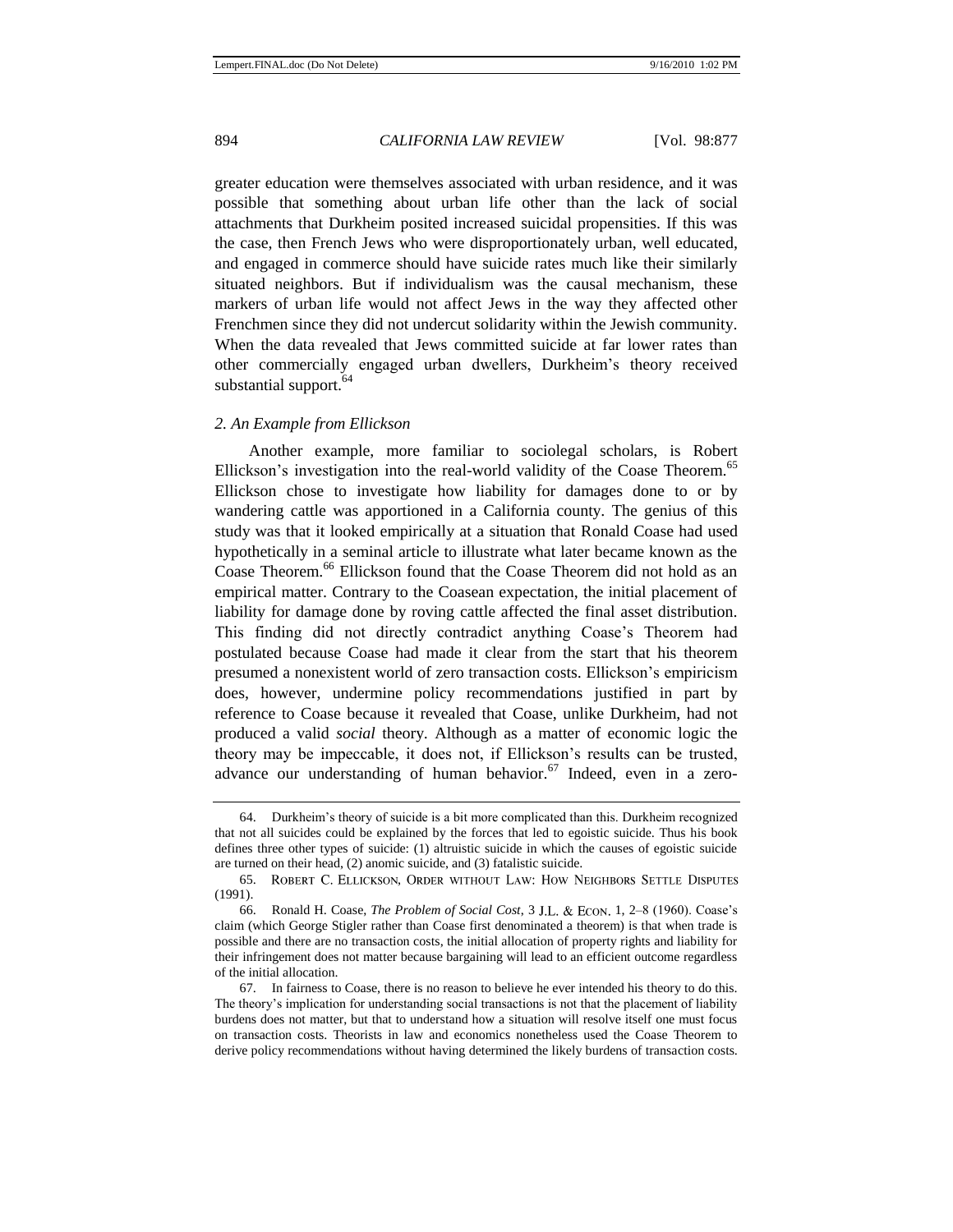transaction-cost world, it is not clear that people would behave as Coase predicts.<sup>68</sup>

Drawing empirical implications from theories is often the easy part. Determining empirically if the implications hold is the more difficult task. Theoretical concepts and predictions must be linked to real-world situations and behavior. This requires finding ways to measure the real-world manifestations of those concepts and predictions<sup>69</sup> and devising ways to assess whether theoretical expectations hold.

Durkheim, despite the primitive state of social science methods in his day, took on a manageable challenge. The theoretical concept of suicide maps directly onto actual suicides, and France had good data on suicide rates. Individualism, which for Durkheim referenced the degree to which an individual's behavior is self directed rather than shaped by group norms, is more ambiguously related to observable conditions. Nevertheless, there was substantial consensus in Durkheim's France that Protestants as a group were less closely regulated by church norms than Catholics or Jews, and that bachelors had generally shallower relations with others than family men. But in other societies connections like these might have been debatable, and had Durkheim's altruistic suicide<sup>70</sup> been as common in France as egoistic suicide, aggregate suicide rates would not have enabled a test of the theory. Whether it is easy or difficult to test a theory is, however, beside the current point, which is that an important virtue of theory is that it focuses empirical investigation.

69. As Ellickson's work indicates, the assessment need not involve quantification; interviewing informants is one way of determining what is happening and why. Ellickson, *supra* note [65,](#page-18-0) at 6–9.

Ellickson's work indicates that this is no easy matter, for the economic costs associated with doing business did not drive the deviations between the Coasean prediction that liability placement would be of no consequence and how people actually behaved. Rather, the relevant transaction costs were social in nature. They were the costs of violating norms and disrupting social relationships.

<sup>68.</sup> S*ee generally* Donald H. Regan, *The Problem of Social Cost Revisited*, 15 427 (1972) (theoretical questioning). Empirically, game theory experiments indicate that rational actor model predictions do not routinely hold, even in situations where their assumptions appear fully met. *Cf.* Gary Charness & Uri Gneezy, *What's in a Name? Anonymity and Social Distance in Dictator and Ultimatum Games*, 68 J. ECON. BEHAV. & ORG. 29 (2003) (Finding that when players in the dictator game knew the names of those they were playing against they were more generous, but this did not hold for players in the ultimatum game.); Carolyn H. Declerck, Toko Kiyonari & Christophe Boone, *Why Do Responders Reject Unequal Offers in the Ultimatum*  Game? An Experimental Study on the Role of Perceiving Interdependence, 30 J. ECON. PSYCHOL. 335 (2009) (finding that contrary to expectations, interdependence did not affect proposer behavior, although it spurred responders to be more rational); Andrew Schotter & Barry Sopher, *Advice and Behavior in Intergenerational Ultimatum Games: An Experimental Approach*, 58 GAMES & ECON. BEHAVIOR  $365$  (2007) (finding that the advice of earlier participant in an ultimatum game affects the behavior of replacement participant and that fairness justifications are used to justify offer rejections by receivers).

<sup>70.</sup> Altruistic suicide is the opposite of egoistic suicide in that it is motivated by such close involvement with a group that one is willing to die for the group or in support of its norms. Suicide bombing is a current example.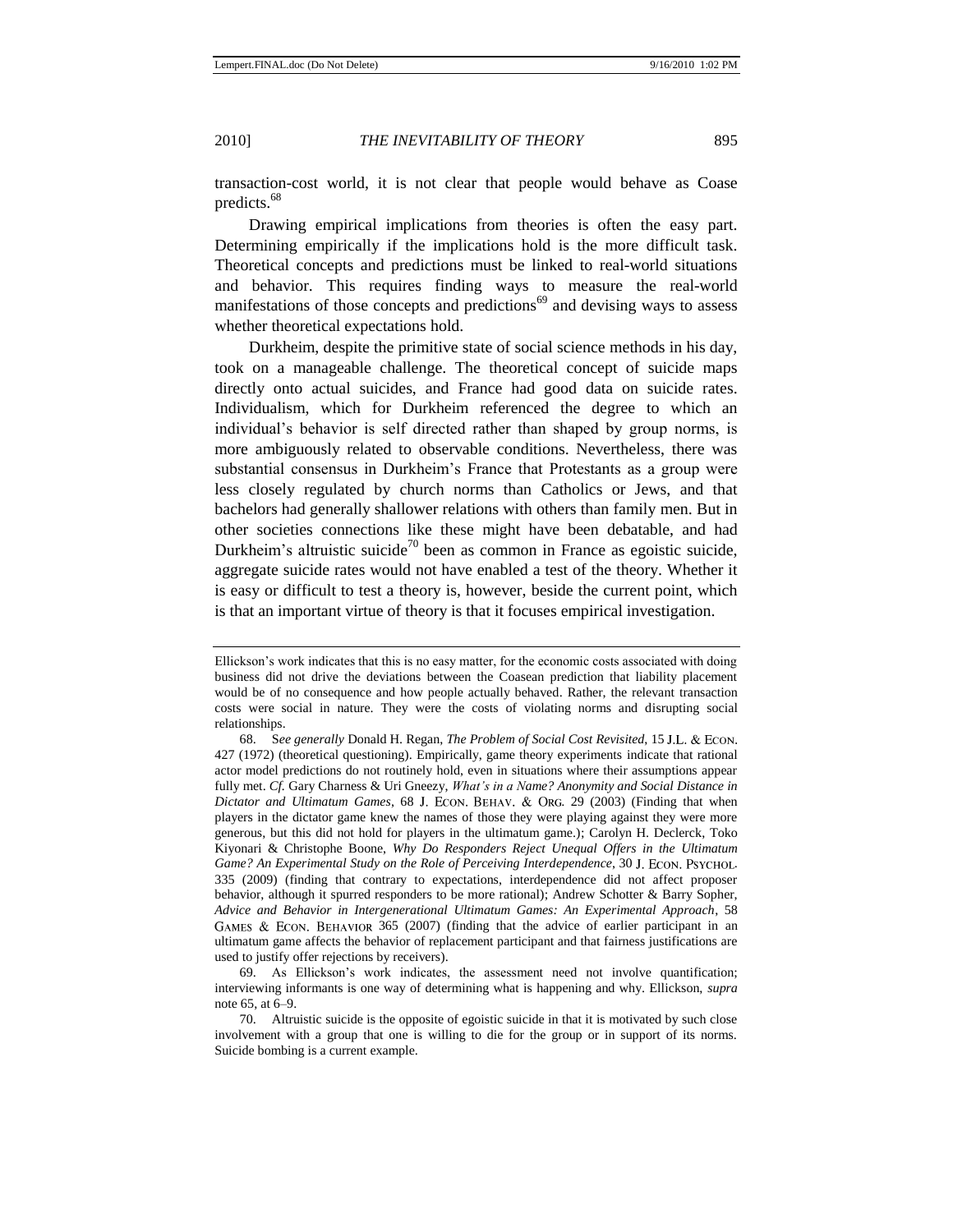#### 896 *CALIFORNIA LAW REVIEW* [Vol. 98:877

#### *B. Evaluating Empirical Research*

A second virtue of theory is its value in evaluating empirical research, sometimes in overlooked ways. Theory provides a vantage point for assessing the adequacy of models and the validity of conclusions derived from modeling efforts. If a model omits or poorly measures theoretically important variables, or if some modeled relationships make no theoretical sense, then there is good reason to view skeptically claims based on the model. This is true even if core results are consistent with reasonable theoretical claims. There is also reason to be skeptical of a study's results if outcomes differ when an analysis is altered in theoretically irrelevant ways. In short, one should approach empirical studies with the following expectations: (1) Expect robustness to theory-irrelevant variation. (2) Expect to find theoretically relevant variables included in models or legitimate reasons for their absence. (3) Expect results for variables that have been introduced into a model as controls to make theoretical sense. Research on capital punishment and right-to-carry laws nicely illustrates these points.

#### *1. A Death Penalty Example*

In 1975, the economist Isaac Ehrlich published a time series study of the deterrent effects of capital punishment. Ehrlich analyzed data from 1933 to 1969 using what were at the time advanced techniques of statistical modeling.<sup>71</sup> His results indicated that one execution deterred seven or eight homicides. This was attention grabbing, to say the least, particularly since earlier studies had, with rare exceptions, found no evidence that capital punishment deterred homicides and in some cases suggested brutalization effects.

Ehrlich's work reshaped the empirical debate on capital punishment in three ways. First, it changed the focus of the debate from the deterrent effects of having a death penalty to the deterrent effect of executing convicted murderers. Second, it both marked and encouraged a shift in the methods used to search for deterrence. Before Ehrlich, the most influential studies either compared homicide rates in states that seemed similar except for the presence of the death penalty or looked within states for changes in homicide rates following the adoption or abolition of the death penalty.<sup>72</sup> After Ehrlich, the search for deterrence almost always relies on complex regression models that attempt to control for factors, apart from the death penalty, that might be expected to influence homicide rates.<sup>73</sup> Third, before Ehrlich wrote, the

<span id="page-20-0"></span><sup>71.</sup> Isaac Ehrlich, *The Deterrent Effect of Capital Punishment: A Question of Life and Death*, 65 AM. ECON. REV. 397 (1975).

<sup>72.</sup> *See* Richard Lempert, *Desert and Deterrence: An Assessment of the Moral Bases of the*  Case for Capital Punishment, 79 MICH. L. REV. 1177, 1197-1206 (1981) (review of studies by Thorsten Sellin, Isaac Ehrlich, and others).

<sup>73.</sup> Earlier, apparently simpler, studies were not blind to the need for controls. Most eschewed statistical modeling in favor of using the proximity of states or in-state longitudinal designs to control for factors apart from capital punishment that might influence homicide rates. The adequacy of these controls is questionable, but so is a researcher's capacity to specifically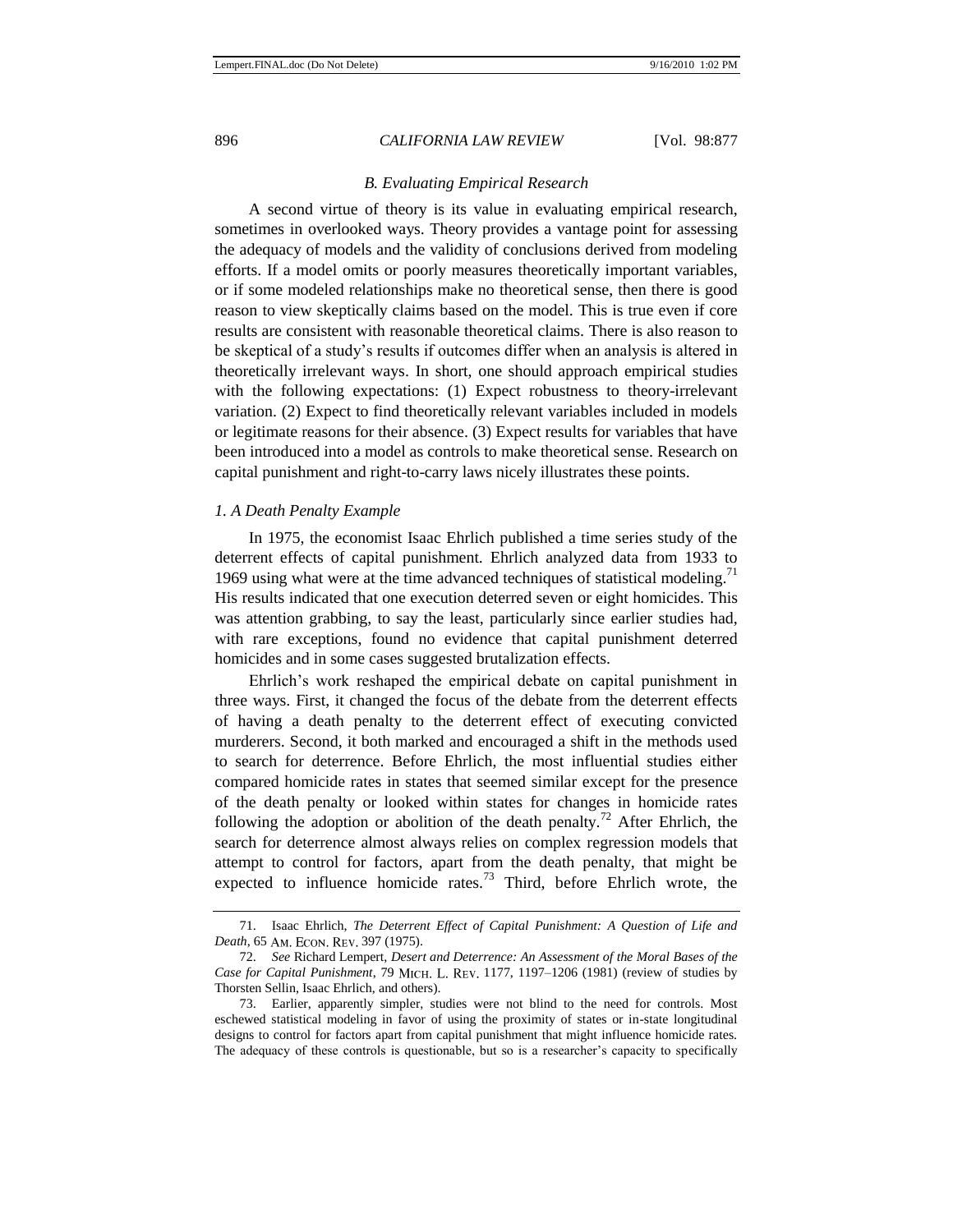deterrence argument—because of its inconsistency with most extant research had ceased to be an important element of the contemporary case for capital punishment.<sup>74</sup> After Ehrlich, claims that deterrence justified the death penalty had, for a while at least, more credibility.<sup>75</sup>

Ehrlich's results were immediately controversial, and soon other social scientists reexamined Ehrlich's data using similar statistical approaches.<sup>76</sup> Their efforts revealed that Ehrlich's finding of deterrence was acutely sensitive to the years he chose to analyze. If the last years of the time series—the 1960s—were removed from the analysis, evidence for a deterrent effect disappeared, and in some analyses a possible brutalization effect emerged.<sup>77</sup> During the 1960s, executions for murder dropped almost to zero, and rates for many crimes, including crimes never punishable by death, rapidly increased. It is thus likely that during the 1960s factors other than low execution rates were driving up murder rates since it is plausible to suppose that murders are affected by social

74. Indeed, it is plausible to think that the failure of earlier research to find that the death penalty deterred and the suggestion that it might brutalize helped promote the focus on retributivism as the primary justification for punishment in general and the death penalty in particular. See, e.g., WALTER BERNS, FOR CAPITAL PUNISHMENT: CRIME AND THE MORALITY OF THE DEATH PENALTY (1979).

75. The most immediate indicator of Ehrlich's influence came soon after his publication, when the Supreme Court, in reinstituting the death penalty, refused to consider the implications of its deterrent effect for their decision, noting that the research on deterrent effects was inconsistent. Ehrlich's research was the only research suggesting deterrence that the Court cited. Gregg v. Georgia, 428 U.S. 153, 184 n.31 (1976). Responses to Ehrlich, for reasons discussed below, soon muted the deterrence case for the death penalty, but beginning around the mid 1990s a spate of econometric research examining the post moratorium use of the death penalty reinvigorated the deterrence argument to the point where one noted liberal suggested that deterrence might not just provide an adequate moral justification for the death penalty but might also make it morally mandatory. *See* Cass Sunstein & Adrian Vermeule, *Is Capital Punishment Morally Required?:*  Acts, Omissions, and Life-Life Trade-Offs, 58 STAN. L. REV. 703, (2005) (citing scholarship on the efficacy of capital punishment). But recent critical research is calling the latest deterrence findings into question just as Ehrlich's eventually were. *See* John J. Donohue & Justin Wolfers, *[Uses and Abuses of Empirical Evidence in the Death Penalty Debate,](http://www.stanford.edu/group/lawreview/content/vol58/issue3/donohue.pdf)* 58 STAN. L. REV. 791 (2005); *see also* Richard Berk, *New Claims About Executions and General Deterrence: Déjà Vu*  All over Again?, 2 J. EMPIRICAL LEGAL STUD. 303 (2005); Jeffrey Fagan, Franklin E. Zimring & Amanda Geller, *Capital Punishment and Capital Murder: Market Share and the Deterrent Effects of the Death Penalty, 84 TEX. L. REV. 1803 (2006). Professor Sunstein later made it clear that his* discussion of the morality of the death penalty did not mean that he accepted the evidence indicating that capital punishment deterred homicides. Rather in a column written with Justan Wolfers, one of the prominent critics of the "new deterrence" literature, Sunstein endorsed the view that, "the best reading of the accumulated data is that they do not establish a deterrent effect of the death penalty.‖ Cass R. Sunstein & Justin Wolfers, *A Death Penalty Puzzle: The Murky Evidence for and Against Deterrence*, WASH. POST, June 30, 2008, at A11.

76. For a detailed discussion of Ehrlich's study and the work published in response to it see Lempert, *Desert and Deterrence*, *supra* not[e 72.](#page-20-0)

77. *See*, *e.g.,* William J. Bowers & Glenn L. Pierce, *Deterrence or Brutalization: What is the Effect of Execution?*, 26 CRIME & DELINQ. 453 (1980).

measure and correctly model all factors that substantially affect homicide rates. For a more extended discussion of these issues and a sense that the difference in the quality of controls may not be as great as it might seem, see Richard Lempert, *The Effect of Executions on Homicides: A New Look in an Old Light*, 29 CRIME & DELINQ. 88 (1983).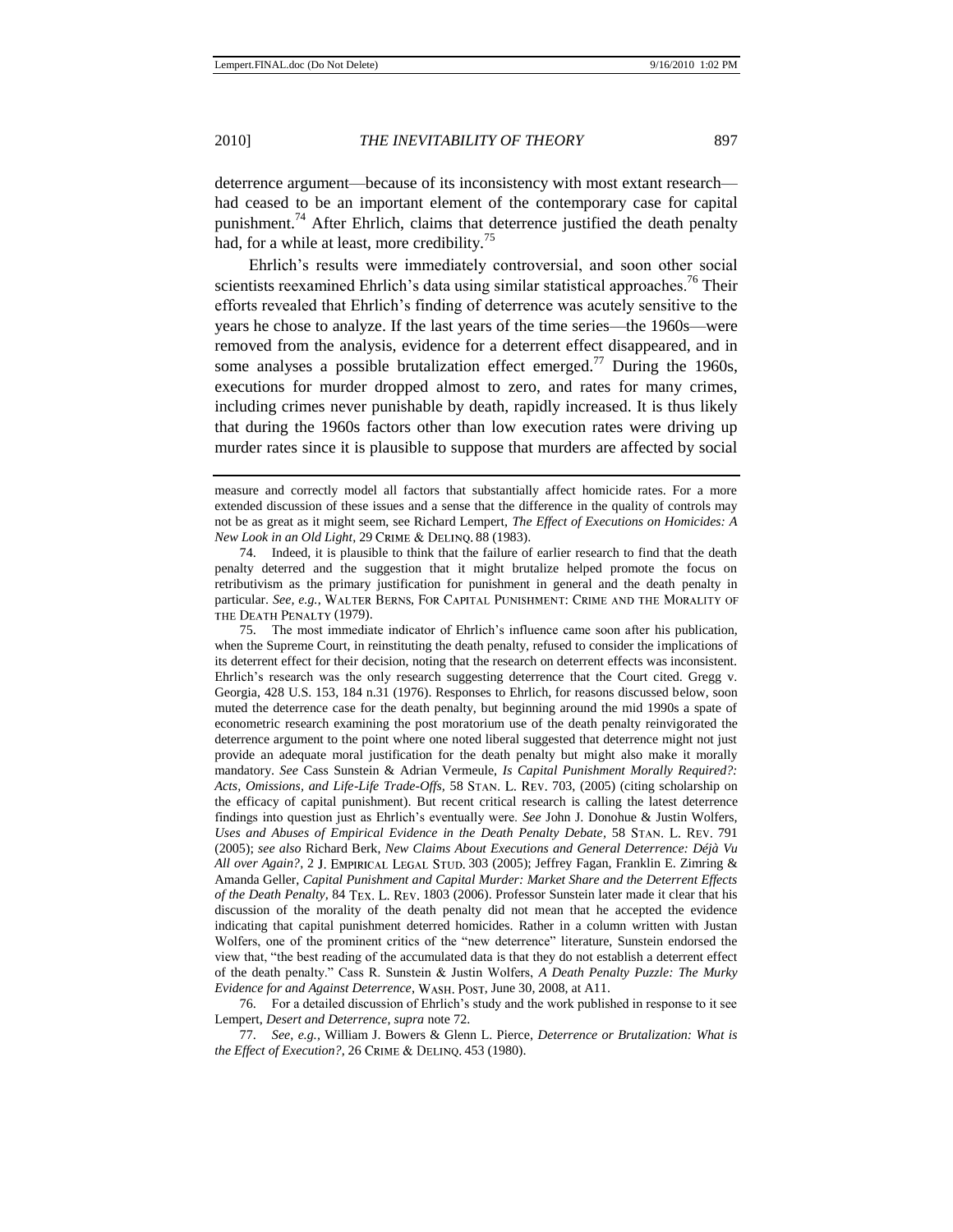forces in the same way as armed robberies, rapes and other violent crimes. Crime rates in the 1960s, coupled with the failure to replicate Ehrlich's results with data from different time periods, destroyed his study's credibility.

This brief tale may seem to recount a case where one analyst's findings were trumped by contrary findings of many other scholars. But to the best of my recollection, none of the competing analysts hit the nail on the head when it came to explaining why their work refuted Ehrlich's deterrence claim. It is at least possible that the high homicide rates in the 1960s were caused by the scarcity of executions, while increases in other violent crimes had other causes. The reason why this possibility cannot save Ehrlich's argument lies in theory.

Ehrlich's research was not aimed at estimating how many lives each execution saved. Rather, as Ehrlich described his effort, it was designed to see whether deterrence theory could explain homicide rates. An implication of that theory, which accords well with common sense, is that the more likely a person is to be arrested for and convicted of murder, and the more likely he is to be executed if he is arrested and convicted, the less likely he is to kill someone. Ehrlich's execution results gained credibility because they were not alone in their fit with deterrence theory. Consistent with theory and with research on other crimes, Ehrlich found that apprehension probabilities (likelihood of being arrested for and convicted of murder) were more important to deterrence than punishment (execution) probabilities given apprehension. So far, so good. However, nothing about deterrence theory suggests that executions would have one effect from 1937 through 1960 and a different effect from 1937 through 1967. Rather, deterrence theory implies that, other things being equal, the effects of executions on homicides should be the same over the entire period, as well as over any part of it.<sup>78</sup> What destroys Ehrlich's claim that executions deter homicides is not the inconsistency between Ehrlich's results and the results of other analysts who looked at executions over different time periods. Rather, the flaw is that if Ehrlich's theory that executions deter homicide is valid, then there is no good reason to expect that deterrence will disappear when a theoretically irrelevant parameter, like time period, is varied. The existence of such unexpected variance, together with evidence that the 1960s was a time when all crime rates were rising, deservedly discredits Ehrlich's results even if, like the Cheshire Cat's grin, they have long remained in the air.

<sup>78.</sup> Statistically it could be more difficult to spot deterrence over subsets of the period studied because of the decreased number of data points, but this statistical issue does not explain the failure to find deterrence by those who omitted the last years of the time series from their data since they had enough data points for analysis. Ehrlich's control variables were intended to ensure that other factors affecting homicide rates were held constant throughout the period, and while they were no doubt inadequate to ensure this, neither Ehrlich nor any of his defenders offered plausible reasons why if the death penalty deterred during the period 1937–67 it should not also deter during the period 1937–60.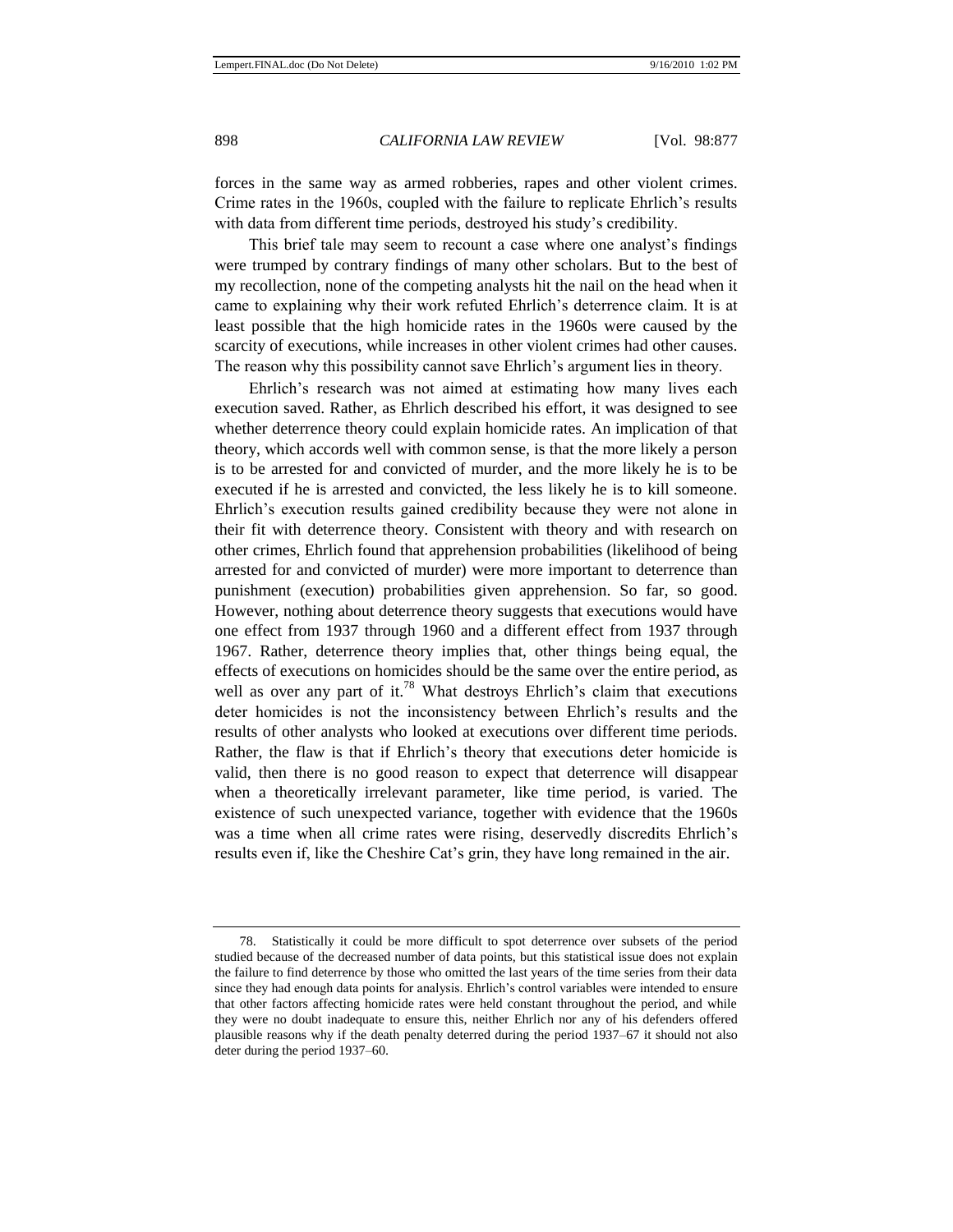A second article of Ehrlich's illustrates another way in which theoretical sensitivity can attune one to the problematic nature of statistical conclusions.<sup>79</sup> Here the focus is on what theory tells us about model construction. Two years after his initial foray into the death penalty-deterrence debate, Ehrlich published a second study where he again found that executions deterred homicides. Using a cross-sectional rather than a longitudinal design, Ehrlich compared homicide rates across states rather than national data over time.

Although it never received the attention of Ehrlich's first effort, the second study is in some ways the stronger study because it does not depend on the crime rise in the 1960s. The model Ehrlich uses suffers, however, from a glaring omission: it does not distinguish Southern from other states. Yet for the time periods Ehrlich studied there were good reasons to believe that Southern states differed from other states in their homicide rates and in their use of the death penalty, and that these differences were not captured by standard control variables.<sup>80</sup> Prior cross-sectional studies of homicide and other violent crime rates invariably included a dummy variable for states of the former confederacy, and the coefficient on that variable was almost always significant. Ehrlich offered no explanation for deviating from the prior practice. Results from studies that ignore plausible, available control variables are deservedly regarded with suspicion.<sup>81</sup>

#### *2. A "Right to Carry" Example*

Even if an analysis appears to support the theory it was designed to test,

81. Ehrlich's two studies were also suspect because they yielded conflicting estimates of the number of lives each execution saved. In the longitudinal study the estimate was seven or eight lives and in the cross-sectional study the estimate was about eighteen. There is no obvious theoretical or statistical reason to explain the inconsistency in the number of lives saved if the two models were simply different ways of measuring the same deterrent effect. Although states differ in many ways that might be relevant to crime rates, as aggregates they are unlikely to be that different in factors apart from the death penalty that lead to homicide. If each execution really deterred as many as eighteen murders (and some studies published around the same time as Ehrlich's put the number of murders deterred per execution as high as a hundred and fifty!) one might expect some sign of deterrence even in uncontrolled comparisons. *See*, *e.g.*, James A. Yunker, *Is the Death Penalty a Deterrent to Homicide? Some Time Series Evidence*, 5 BEHAVIORAL ECON. 45, 65 (1976). Yet the work of Sellin and others who had looked at homicide rates in neighboring states controlling for time did not find a whisper of deterrence. *See* Lempert, *Desert and Deterrence*, *supra* note [72.](#page-20-0) Surely, if each execution saved eighteen lives something would have been whispering, and if executions so strongly deterred, one would expect that the existence of death penalty statutes would by themselves have some deterrent effect even if actual executions were rare, but not even Ehrlich claimed that they did.

<sup>79.</sup> Isaac Ehrlich, *Capital Punishment and Deterrence: Some Further Thoughts and Additional Evidence*, 85 J. POL. ECON. 741 (1977).

<sup>80.</sup> RICHARD E. NISBETT & DOV COHEN, CULTURE OF HONOR: THE PSYCHOLOGY OF VIOLENCE IN THE SOUTH (1996); Dov Coehn, Richard E. Nisbett, Brian F. Bowdie & Norbert Schwartz, *Insult, Aggression, and the Southern Culture of Honor: An "Experimental Ethnography,"* 5 J. PER & Soc. PSYCHOL.  $595-60$  (1996) (finding that when university students were bumped or insulted, students from the South were more likely than those from the North to become upset and show priming for aggression).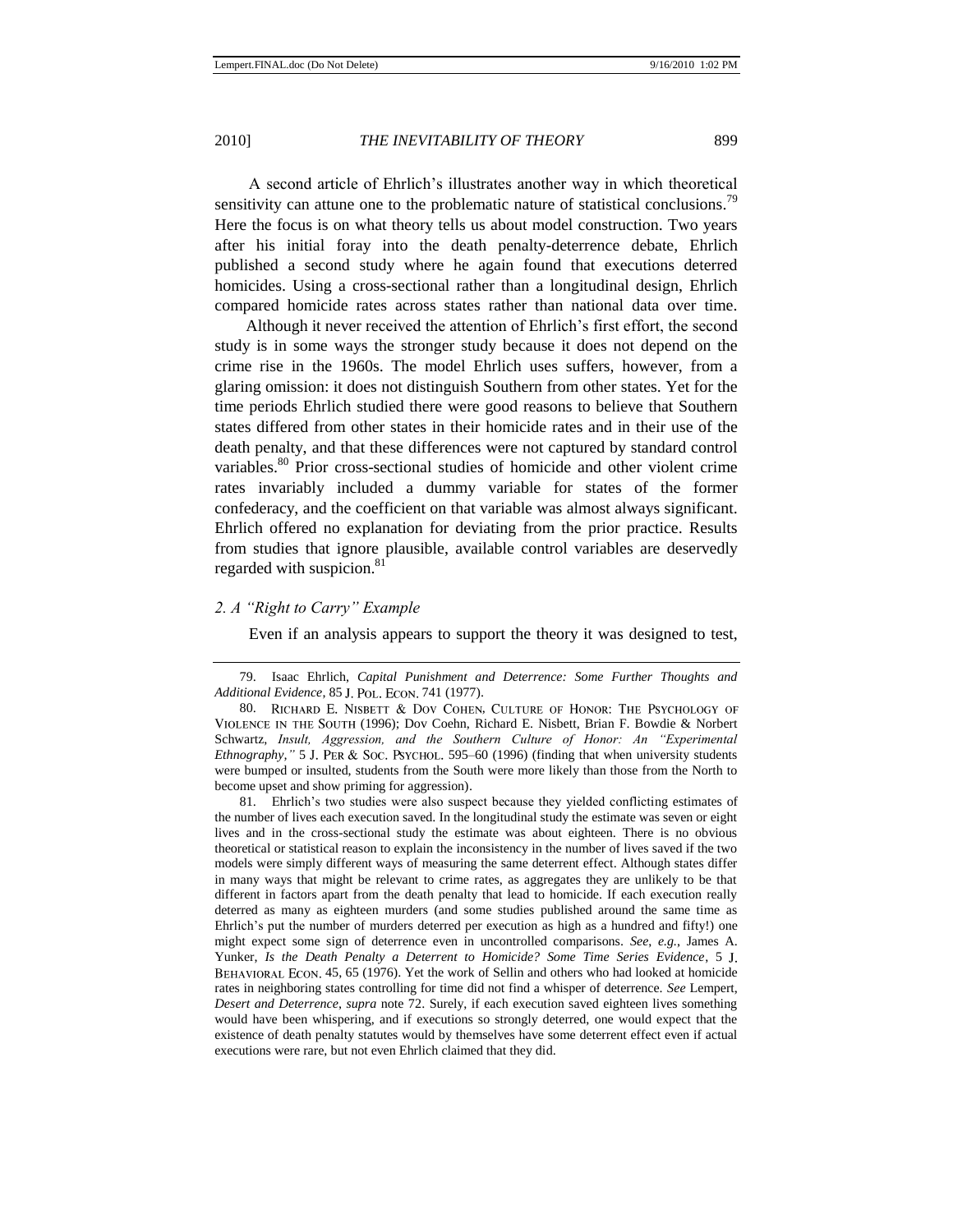one should be suspicious if it also reports results that are theoretically inexplicable or incoherent. John Lott and David Mustard's widely reported finding that right-to-carry laws diminish violent crime provides an example. $82$ Lott and Mustard's hypothesis, that people would be less likely to attack others if they had reason to fear that those they assaulted were armed, is reasonable and worth testing. If all Lott and Mustard had found was that, as they predicted, right-to-carry laws were associated with lower murder, rape, and aggravated assault rates, their results would initially have had to be taken seriously. But the co-authors also found that right-to-carry laws were associated with *higher* rates of nonviolent property crimes. This makes no theoretical sense.<sup>83</sup> Other empirical implications of the Lott-Mustard model, like the suggestion in the data that reducing the number of black women over forty would have substantial crime reduction effects, seem not only theoretically inexplicable but weird to the point of being incredible. $84$  Given these peculiarities, it is not surprising that others who have examined their research call the Lott-Mustard findings into question. $85$  If some of the implications of an empirical analysis make no sense or, worse yet, are obviously false, absent a very good explanation for why this happened, the safest conclusion is that there is

<sup>82.</sup> John R. Lott, Jr. & David B. Mustard, *Crime, Deterrence, and Right-to-Carry Concealed Handguns*, 26 1, 24–25 (1997).

<sup>83.</sup> The authors would disagree with this judgment. They argued that different types of crimes are substitutes for one another, and that as violent crimes are deterred from fear of meeting someone with a gun, crimes that involve nonconfrontational thefts will be substituted for them. But as I have pointed out, a theory can be constructed to fit almost any data pattern. When authors provide a *post hoc* explanation for a counter-intuitive result, one should be cautious in accepting it. Lott and Mustard's theory was borrowed from economics where it often helps make sense of purchasing decisions, career choices, and the like. It may even sensibly explain choices criminals make between some crimes; for example, efforts to shut down the market for marijuana in the 1970s may have stimulated the importation of cocaine. But the idea that stealthily stealing from another might substitute for crimes like rape or murder ignores what we know about differences between these crimes, the motives for them, and those who commit them. *See generally* KATZ, SEDUCTIONS OF CRIME: MORAL AND SENSUAL ATTRACTIONS IN DOING EVIL 52-79, 274-309 (1988).

<sup>84.</sup> Reading this sentence, my Department of Homeland Security colleague Rik Legault alerted me to research suggesting a possible explanation for this result, albeit one that runs directly counter to the Lott and Mustard thesis. Data indicate that black women in this demographic are particularly likely to own handguns, largely because of their fear of crime. David J. Bordua & Alan J. Lizotte, *Patterns of Legal Firearms Ownership: A Cultural and Situational Analysis of Illinois Counties*,  $1$  LAW & POL'Y Q. 147, 159–60 (1979). If these guns are particularly likely to be borrowed or stolen, then black female handgun ownership could proxy for the greater ease of hand gun acquisition by people planning violent encounters or other crimes.

<sup>85.</sup> *See* Ian Ayres & John J. Donohue III, *Shooting Down the "More Guns, Less Crime" Hypothesis*, 55 1193 (2003); Dan A. Black & Daniel S. Nagin, *Do Right-to-Carry*  Laws Deter Violent Crime?, 27 J. LEGAL STUD. 209 (1998); Hashem Dezhbakhsh & Paul H. Rubin, *Lives Saved or Lives Lost?: The Effects of Concealed-Handgun Laws on Crime*, 88 . 468 (1998); Jens Ludwig, *Concealed-Gun-Carrying Laws and Violent Crime: Evidence from State Panel Data*, 18 INT'L REV. LAW & ECON. 239 (1998); *see also* Robert A. Martin, Jr. & Richard L. Legault, *Systematic Measurement Error with State-Level Crime Data: Evidence from the "More Guns, Less Crime" Debate,* 42 J. RES. CRIME & DELINQ. 187 (2005).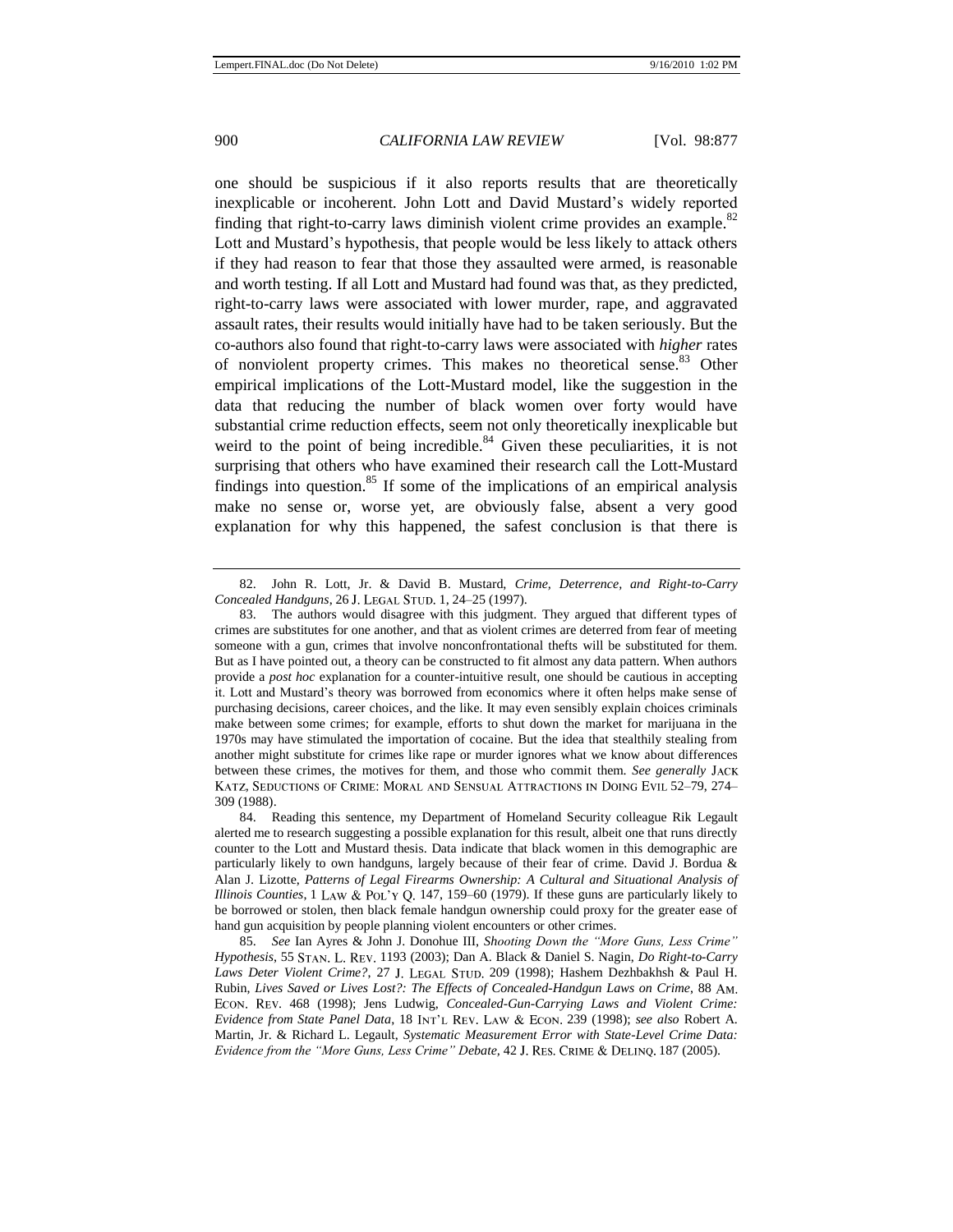something wrong with the model, methods, or data. In such cases, even those study outcomes consistent with plausible theory cannot be trusted.

#### *C. Prescribing Policy*

A third use for theory lies in its relationship to policy prescription. Deriving wise policy from empirical research almost always requires considerable confidence in some theoretical perspective. It is this confidence that justifies the expectation that particular policies will have desired results. If the circumstances in which policies were implemented always resembled closely the contexts in which empirical results were derived, and if the empirical exercise were repeated in different settings with similar results, one might prescribe policy on the supposition that what worked in the research setting would work everywhere. Understanding why a treatment worked would not matter.<sup>86</sup> This may on occasion be true of engineering or medical interventions, but it is seldom if ever true of social policies.

The scale on which policies are implemented is usually far greater than the scales on which research has been done. Implementation contexts vary from study contexts in numerous ways, including, usually, time frame and location. In laboratory research, such as experimental law and economics and mock jury studies, the study situation differs in obvious and arguably important ways from the real world. Moreover, the nature of legal policy is such that one size usually must fit all, yet different people may react in different ways to the same policy prescription.

A well-supported theory provides a coherent explanation for why variables produce the effects they do and the conditions in which relationships hold. The explanation will identify those causes that are most important in determining outcomes and how causes relate to outcomes controlling for context. Knowing these relationships allows policy makers and implementers to anticipate problems and to adapt policies wisely to differing situations. These benefits are important enough that we should seldom generalize directly from empirical results to policy prescriptions. Without the intermediate step of theory development, empirical investigators, legal or otherwise, are seldom if ever justified in promoting policy changes or other interventions based on what their data reveal. Theory resting on a bedrock of rigorous empiricism is the key to sound, evidence-based social policy. One study, however well-designed, does not a bedrock make.<sup>87</sup>

<sup>86.</sup> For example, aspirin was used to relieve headaches and fevers long before science provided any theoretical explanation for its association with these effects.

<sup>87.</sup> One might argue that evidence-based medicine generalizes directly from large-scale clinical trials to what works and what does not work without any need for theory as an intermediary. To some extent this is true, but medical researchers generalizing from treatment effects have a number of advantages over sociolegal researchers generalizing from social science research. Evidence-based medical decisions are rooted in studies that are rigorously controlled and/or involve large populations followed over time. In addition, those studied are, as a group,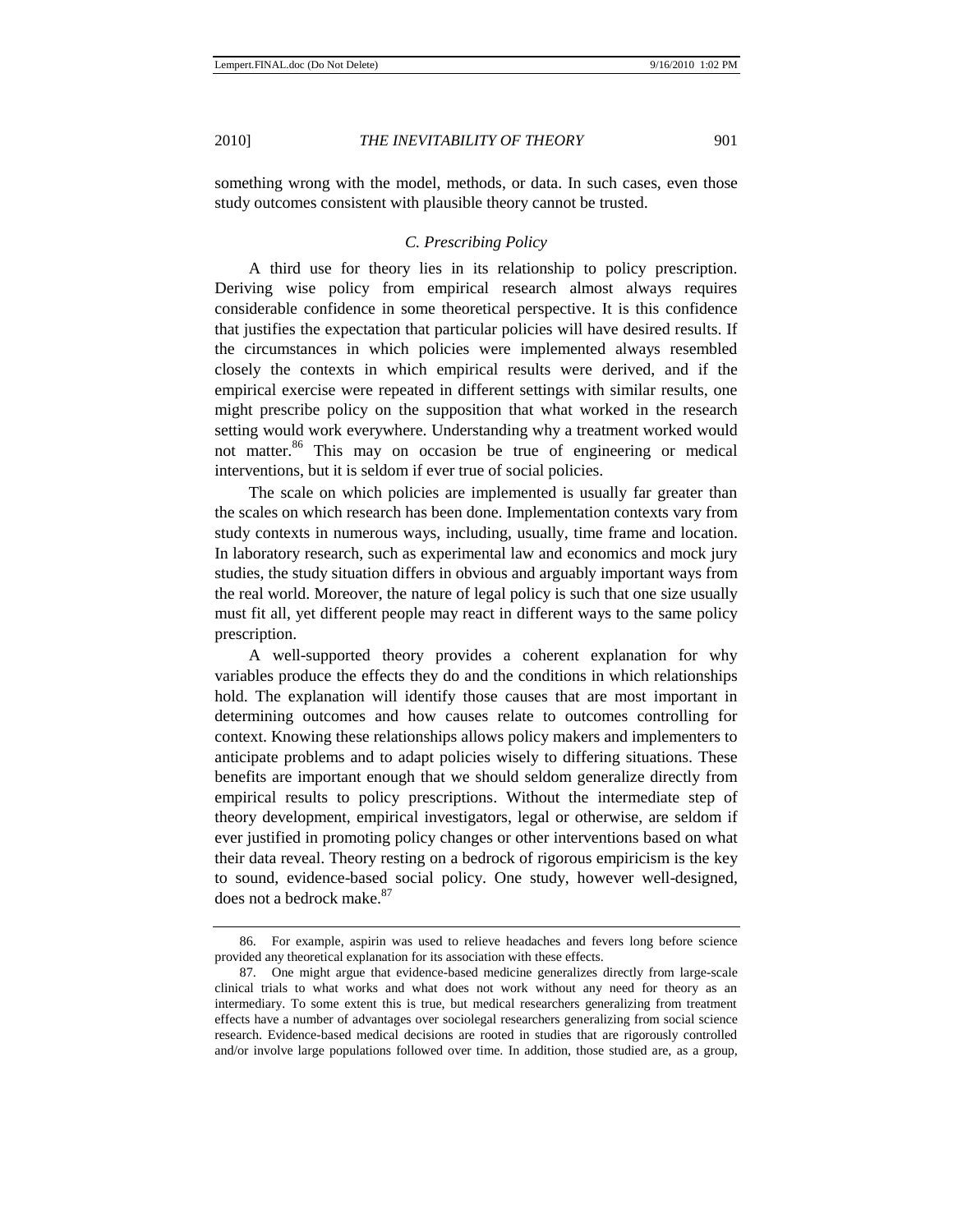#### <span id="page-26-0"></span>*D. Undertheorized Empirics, or Beware the Single Study*

More than two decades ago, Lawrence Sherman and Richard Berk published an article in the *American Sociological Review* exploring the effects of arrest on recidivist spouse abuse.<sup>88</sup> Their work, and the policies that it led to, indicate the dangers of advocating and adopting policies by generalizing directly from an empirical study rather than through well-constructed theory. This is so even when the study is of high quality.

The Sherman and Berk study reports results from a well-designed and effectively implemented field experiment complemented by sophisticated statistical evaluation. The researchers persuaded the Minneapolis Police Department to agree that when police were called to the scene of misdemeanor spouse abuse they would randomly choose whether to arrest, separate, or merely lecture those men whose quarrels with wives or girlfriends had escalated into threatened or actual violence. Outcomes were measured in two ways: (1) subsequent spouse abuse arrests, and (2) follow-up interviews with alleged victims to learn if abuse had persisted. Although the outcome measures were not in perfect accord, they separately indicated that mandatory arrest (followed by at least a night in jail but usually no further punishment) was associated with lower recidivism rates than the other experimental treatments.

If ever one social science study might justify policy prescription, this one seems about as good a candidate as one might find, and it did, in fact, lead to policy change. The study's obvious quality, efforts made by Sherman to publicize its results,<sup>89</sup> and the nice fit between the study's apparent results and

likely to be quite similar in biologically relevant ways to the people, as a group, who will receive the clinically proven treatments. Clinical trials have misled when the experimental subjects differed in clinically relevant ways from those later treated, as when trial subjects were almost all males and women were in the treated population. Moreover, it is a mistake to think that theory plays no role in evidence-based medicine. Often there will be strong theoretical reasons for thinking a drug will have certain effects and reasons to believe a treatment will work through well-understood pathways. The empirical evidence gathering is designed to validate expectations theory has generated. When theoretical understandings are inadequate there is often, despite strong experimental designs, a price to be paid. Poorly understood side effects may exist, or a treatment may not work for, or may even cause harm, to some patients. In the usual instance, the likelihood of benefit to a user or the costs of not treating will be so high, relative to harmful side effects or the costs of a failure to treat, that if a treatment is validated in a robust clinical trial it will be allowed on the market. However, there are medicines that work well for some people but never are marketed because their untoward effects are prevalent enough and serious enough to justify withholding the drug from all. With better theoretical understanding of the mechanisms by which such drugs work, they might be given to those who would benefit from them and kept from persons they would harm. This realization has spurred genomic medicine.

<sup>88.</sup> Lawrence W. Sherman & Richard A. Berk, *The Specific Deterrent Effects of Arrest for Domestic Assault*, 49 AM. Soc. REV. 261 (1984). The presentation and discussion of their research draws heavily on material I presented on the ELS Blog on August 6, 2006. *See* Lempert, *supra* note [14.](#page-4-0)

<sup>89.</sup> *See, e.g.*, Lawrence W. Sherman & Ellen G. Cohn, *The Impact of Research on Legal Policy: The Minneapolis Domestic Violence Experiment*, 23 LAW & Soc'y REV. 117 (1989) (describing efforts made to publicize the study and the spread of its influence). *But see* Richard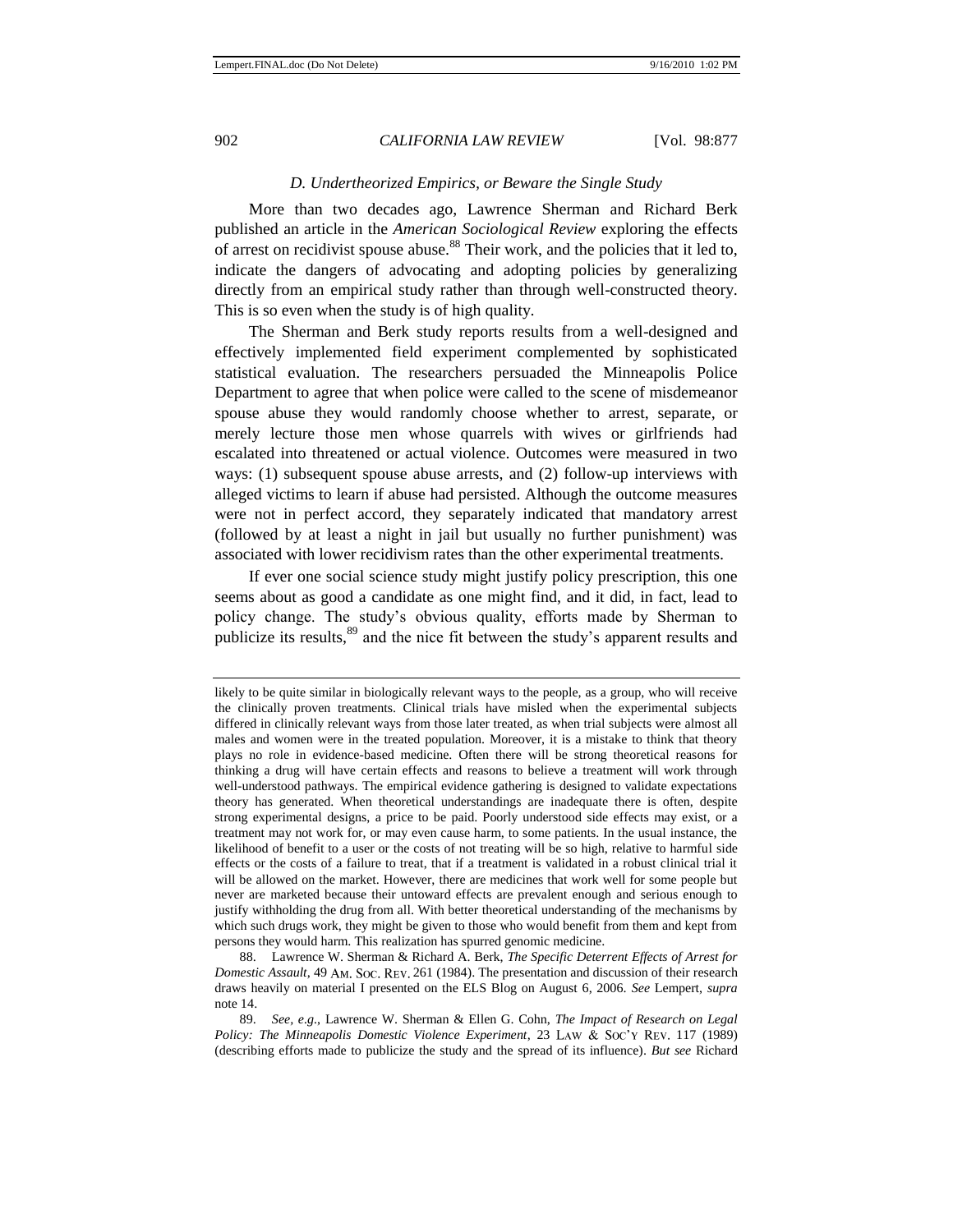the agendas of both the conservative law-and-order movement and the liberal women's rights movement combined to make it immediately influential. Police departments across the country adopted policies in spouse abuse cases of presumptive or mandatory arrest.

The Sherman and Berk study was, however, as theoretically weak as it was methodologically strong. Although presented as a study of deterrence theory, its results were not tightly linked to theory. Beyond presuming deterrence, no attention was paid to the mechanism by which arrest had its effects. The authors never examined their data with an eye to understanding why some men who had been arrested offended again or why some men who had been randomly assigned to the less drastic treatments nonetheless sinned no more. Also, the authors never addressed inconsistencies between their measures of recidivism,  $90^{\circ}$  and they presented but ignored data suggesting that arrest may have prevented recidivism by disrupting relationships rather than by discouraging men from abusing women. $91$ 

The National Institute of Justice, which had funded the original research and which was getting great credit for it, then made a decision as valuable and exemplary as it is rare. They funded five replications. These replications painted a more nuanced picture than the original study—one with much murkier policy implications.<sup>92</sup> Lawrence Sherman, conducted one of the best replications. He explored the effects of mandatory arrest in Milwaukee, a city with a population that was more racially diverse than Minneapolis's and less homogenous in terms of socio-economic status.<sup>93</sup> The Milwaukee data revealed that the effects of arrest depended on who was arrested. Men who had a lot to lose from arrest<sup>94</sup> (a group that was disproportionately white, well educated and with good jobs) seemed to be deterred by arrest in that they were less likely to offend again than those who received less severe treatments. However, men with less to lose (a group that was disproportionately poor, black and poorly employed if they worked at all) became, if anything, more violent toward their spouses or girlfriends after experiencing arrest.

The simple deterrence hypothesis does not fit the data, but a more complex understanding of mechanism, consistent with the deterrence hypotheses and with the results of several of the other replications, offers a more adequate explanation. Deterrence theory postulates that the greater the

Lempert, *Humility is a Virtue: On the Publicization of Policy-Relevant Research*, 23 Soc'y Rev. 145 (1989).

<sup>90.</sup> Using one measure, separation was the next most effective treatment to arrest, and using the other measure, breaking up the fight without separating the parties was next most effective. Sherman & Berk, *supra* note [88,](#page-26-0) at 267.

<sup>91.</sup> *Id.*

<sup>92.</sup> *See Symposium on Domestic Violence*, 83 J. CRIM. L. & CRIMINOLOGY 1 (1992).

<sup>93.</sup> SHERMAN, *supra* note 7.

<sup>94.</sup> These losses might be tangible such as a lost job or wages or intangible such as a debased reputation.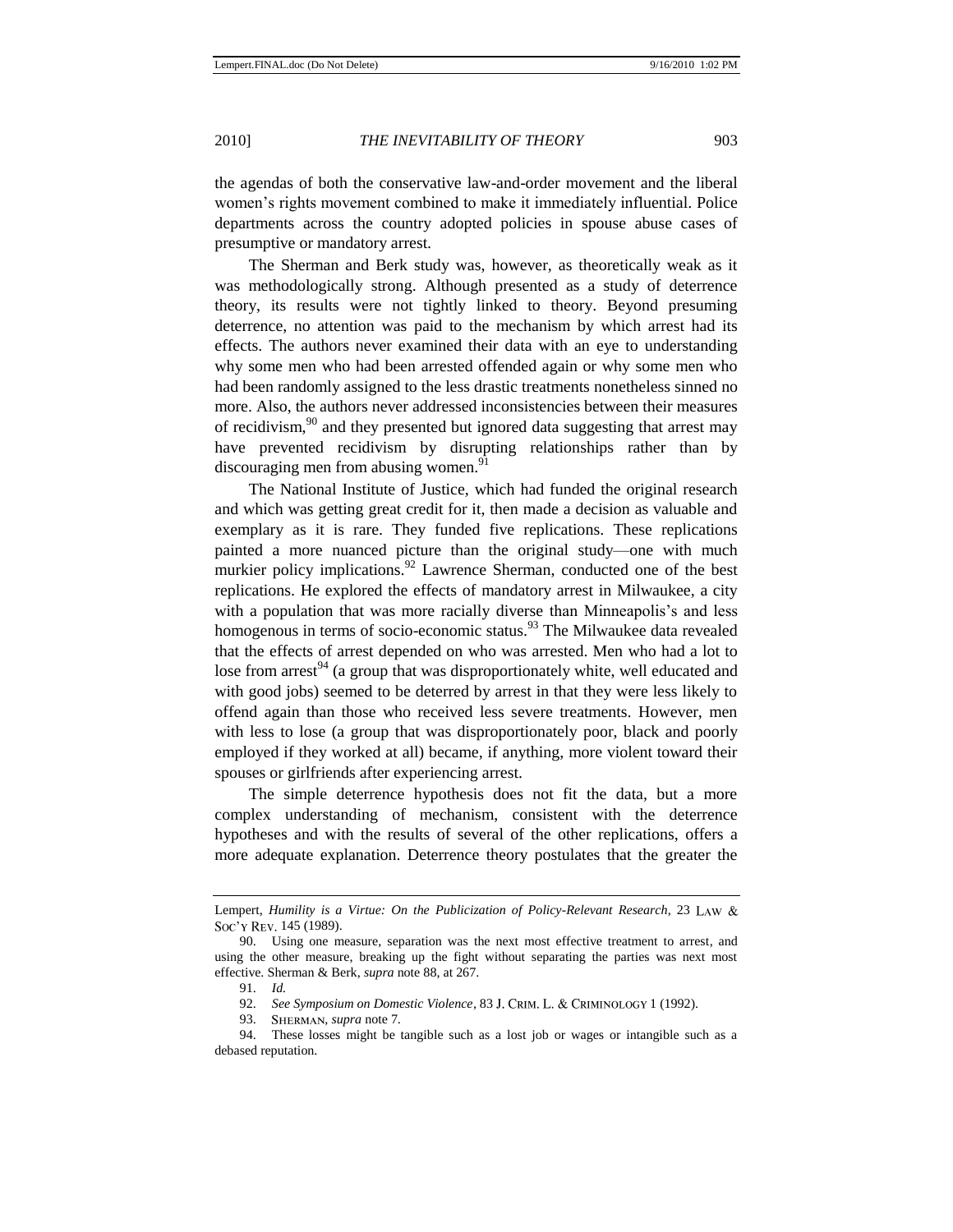likely cost of a behavior the less likely it will occur. Since an arrest is presumably a more costly consequence of police intervention than a separation or a lecture, one would expect an arrest to most dampen future abuse. The Milwaukee replication and others suggest, however, that to consider only the fact of arrest is a mistake. The consequences of an arrest appear contingent on demographic and other variables, including the period of confinement following the arrest and the threat of prosecution.<sup>95</sup> The contingent nature of an arrest's effects clouds rather than simplifies policy recommendations. Do we want to adopt an arrest policy that might better protect middle class white women while perhaps endangering women who are lower class and black or Hispanic?

Moreover, our knowledge of why an arrest seems sometimes to discourage abuse and sometimes to increase it is still far from complete. It is easy to understand why fear of arrest would discourage violence, but why should arrest in some circumstances increase the chance that a man will be a repeat abuser? One possibility is that arrest creates greater anger than other treatments and that residual anger, even months after an arrest has occurred, increases the probability of abuse more than the threat of another arrest decreases it. Another possibility is that arrest has additional consequences, like job loss, which strain relationships with spouses and that these strains increase the likelihood of repeat abuse. Without well-supported theory, this research cannot tell us how best to respond to spousal abuse of various types, involving different types of abusers in diverse situations.

The premature influence of the Sherman and Berk study reinforces a core belief of mine: *it is always unwise to base important policy changes on a single social science study and, in most cases, on a small number of them*. No matter how well done a particular study is, important theoretical gaps will remain, and filling those gaps is seldom easy. A quarter of a century has passed since Sherman and Berk's path-breaking study, and we still lack a theory of what causes and restrains spousal abuse adequate for policy prescription.<sup>96</sup>

If it is important to attend to theory in doing and evaluating empirical research, it is even more important to acknowledge the primacy of theory in making policy recommendations.  $97$  Theory is what allows us to generalize from

97. The idea that if something works in one setting it will work in others is itself a theory,

<sup>95.</sup> In Minneapolis arrested men usually were released after a night in jail and nothing further happened to them. In Milwaukee men often spent more time in jail and prosecution might follow.

<sup>96.</sup> Policy, of course, must be made and implemented whether we fully understand the policy's dynamics and context. Moreover, even incomplete theories and scattered studies may provide a better guide to policy than untutored intuition. I am thus not advocating ignoring social science research and theories that are only partially grounded. Rather, I am advocating caution in adopting policies with limited research support even if the research that exists appears impressive. In particular, being able to point to a study or two that leads in a particular direction will not make most difficult policy choices easy. Nor should a few studies be treated as trump when their implications conflict with other values.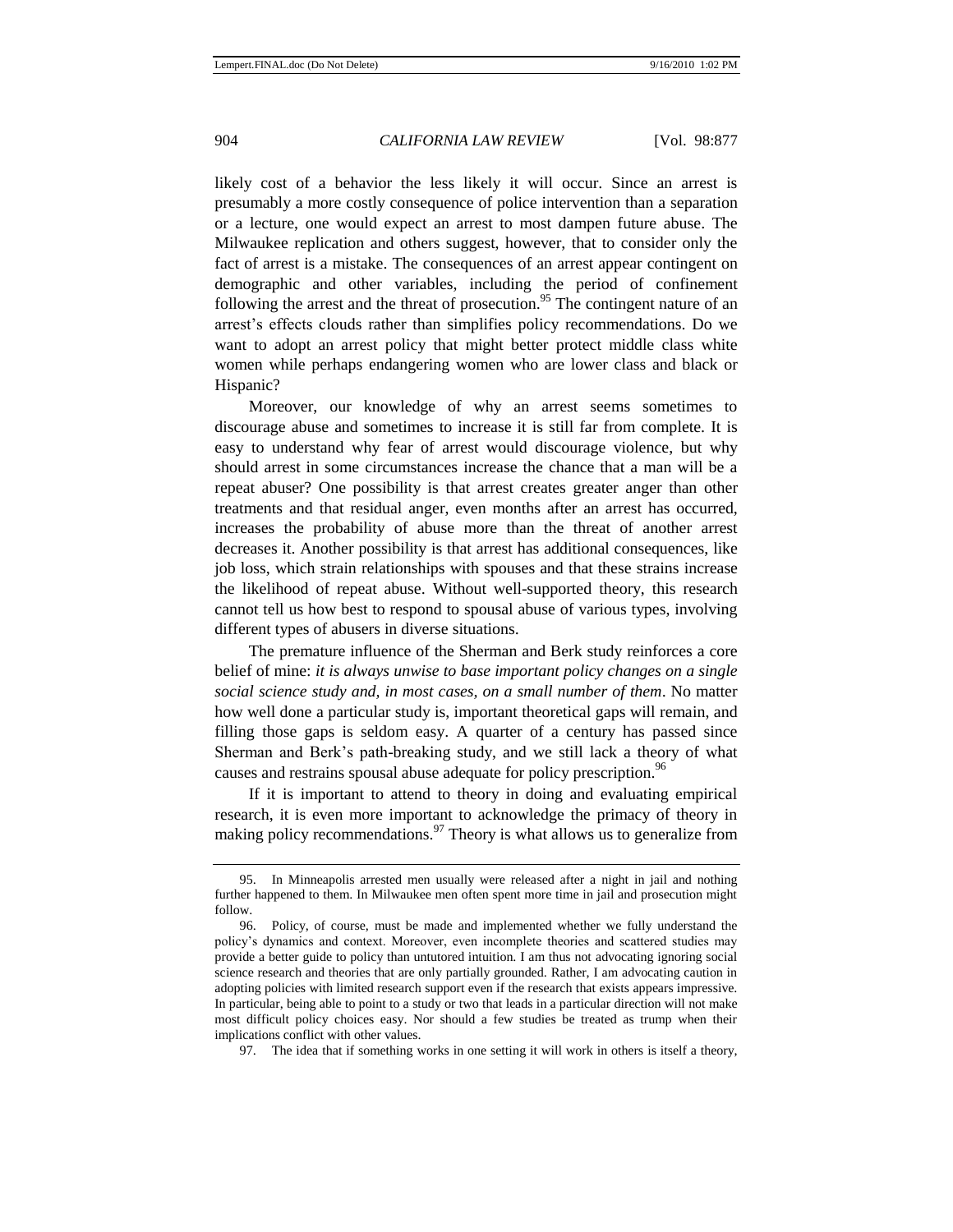a group of empirical studies to the larger universe in which policies are implemented, and by shedding light on mechanism, a good theory can distinguish between settings where a policy is likely to work as planned and settings where it may have no effects or even backfire.

#### IV

#### A CAUTION ON THEORY

There is, however, also a danger of bending too far in favor of theory. A strong theory can mislead by unduly shaping perceptions. It may lead us to see what is not there, or our confidence in theory may be so great that we see no need for (further) empirical evidence even when gaps in understanding remain. Some authorities considering mandatory arrest for spousal abuse may not have asked whether their cities were like Minneapolis because of their faith in deterrence theory. Legal scholarship is not immune to this phenomenon. Early scholarship in law and economics is replete with policy recommendations built on empirically unproven economic theory and little more.<sup>98</sup> Rational actor models were used to predict behavior even though people's behavior regularly deviates from rational actor expectations,<sup>99</sup> and first best analyses were offered as models for practical solutions even though it was widely known that more closely approaching a first best policy is not necessarily the optimum strategy in a second best world.<sup>100</sup> It is, in short, a mistake to think that policymakers

and it is sometimes the only theory offered to justify the leap from empirical study to public policy or a generalized conclusion. This is not always a mistake. If eating a mushroom kills the first ten people who try it, we have good reason to believe the eleventh taster will be killed as well, even if we have no idea why the mushroom is deadly. Similarly, if we were to reliably find that the death penalty deterred homicides in all states that have it, there is good reason to believe that it would have a similar effect in the abolitionist states if they changed their laws. But usually, as with the Sherman and Berk study, there is too great a distance between the conditions of even well done research and the settings in which its findings might be applied, and too great an interaction between treatment and context to justify a social policy merely because a particular treatment worked in a research setting. Before taking the leap from research to action we should understand theoretically why an effect is expected, or we should be able to conclude from large-scale or repeat testing that an effect is likely to be invariant across the settings to which we will generalize results.

<sup>98.</sup> One classic and still influential example is: HENRY G. MANNE, INSIDER TRADING AND THE STOCK MARKET (1966). For an early book full of examples, see RICHARD A. POSNER, ECONOMIC ANALYSIS OF LAW (1st ed. 1972).

<sup>99.</sup> See JUDGMENT UNDER UNCERTAINTY: HEURISTICS AND BIASES (Daniel Kahneman et al, eds. 1982); RICHARD NISBETT & LEE ROSS, HUMAN INFERENCE: STRATEGIES AND (1980); Mark G. Kelman, *Misunderstanding Social Life: A Critique of the Core Premises of "Law and Economics,"* 33 J. LEGAL EDUC. 274 (1983).

<sup>100.</sup> *See* R.G. Lipsey & Kelvin Lancaster, *The General Theory of Second Best*, 24 ECON. STUD. 11 (1956); see also RICHARD S. MARKOVITS, TRUTH OR ECONOMICS: ON THE DEFINITION, PREDICTION, AND RELEVANCE OF ECONOMIC EFFICIENCY (2008). A first best policy imagines the optimal solution to a problem and assumes that the closer a policy comes to the optimal the better the solution is, but in the real world it doesn't necessarily follow that coming closer to overall optimality yields better results than more distant solutions. For example suppose the safest and most efficient parameters for a curve in a highway would be an embankment of